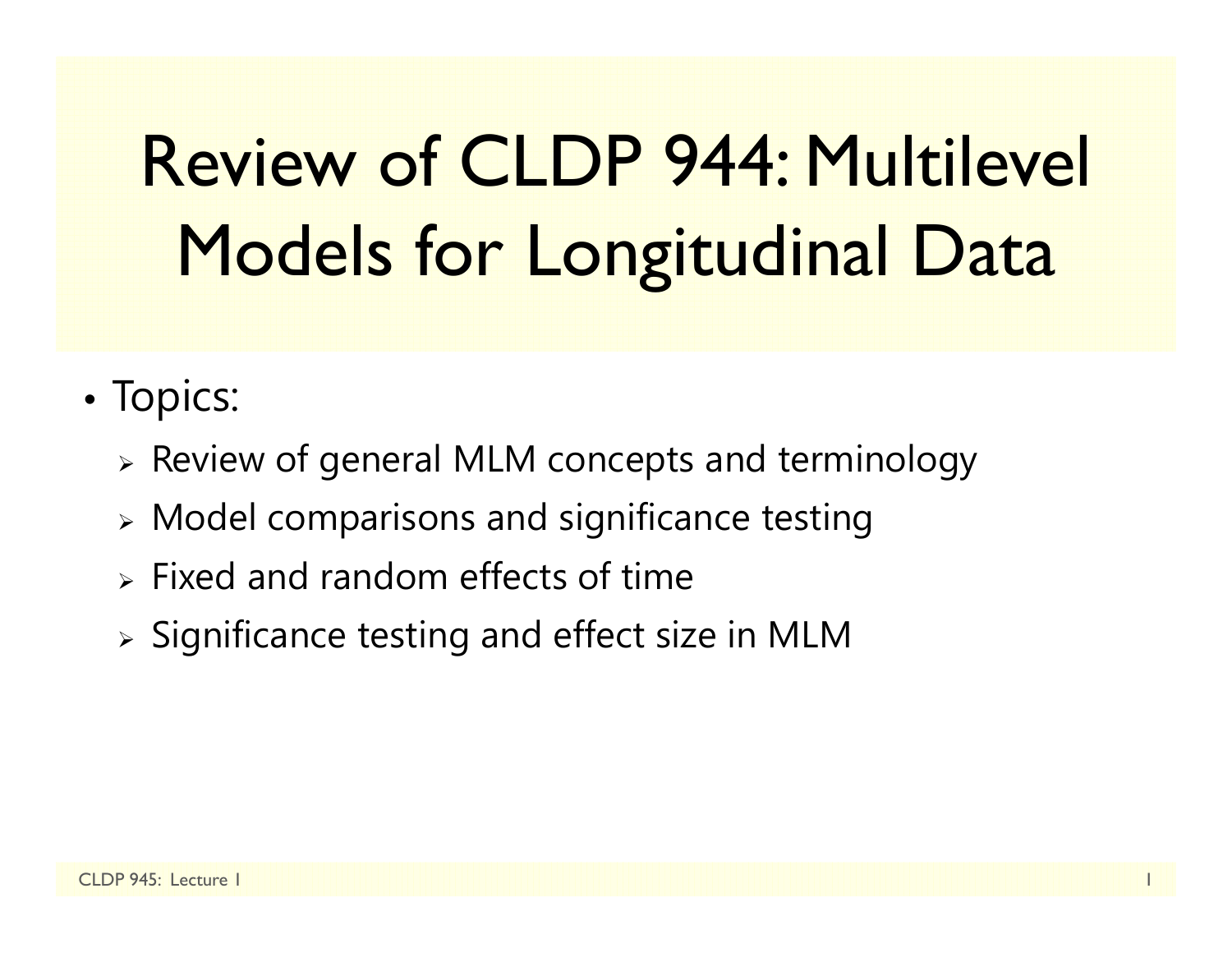# What is a Multilevel Model (MLM)?

- •• <u>Same as other terms you have heard of:</u>
	- **General(***ized***) Linear Mixed Model** (if you are from statistics)
		- *Mixed* = Fixed and Random effects
	- **Random Coefficients Model** (also if you are from statistics)
		- Random coefficients = Random effects = **latent variables/factors**
	- **Hierarchical Linear Model** (if you are from education)
- • MLM is for modeling **dependency**. Special cases include:
	- Random Effects ANOVA or Repeated Measures ANOVA
	- (Latent) Growth Curve Model (where "Latent" implies use of SEM)
	- Within-Person Fluctuation Model (e.g., for daily diary data)
	- Clustered/Nested Observations Model (e.g., for kids in schools)
	- Cross-Classified Models (e.g., "value-added" models)
	- Psychometric Models (e.g., factor analysis, item response theory)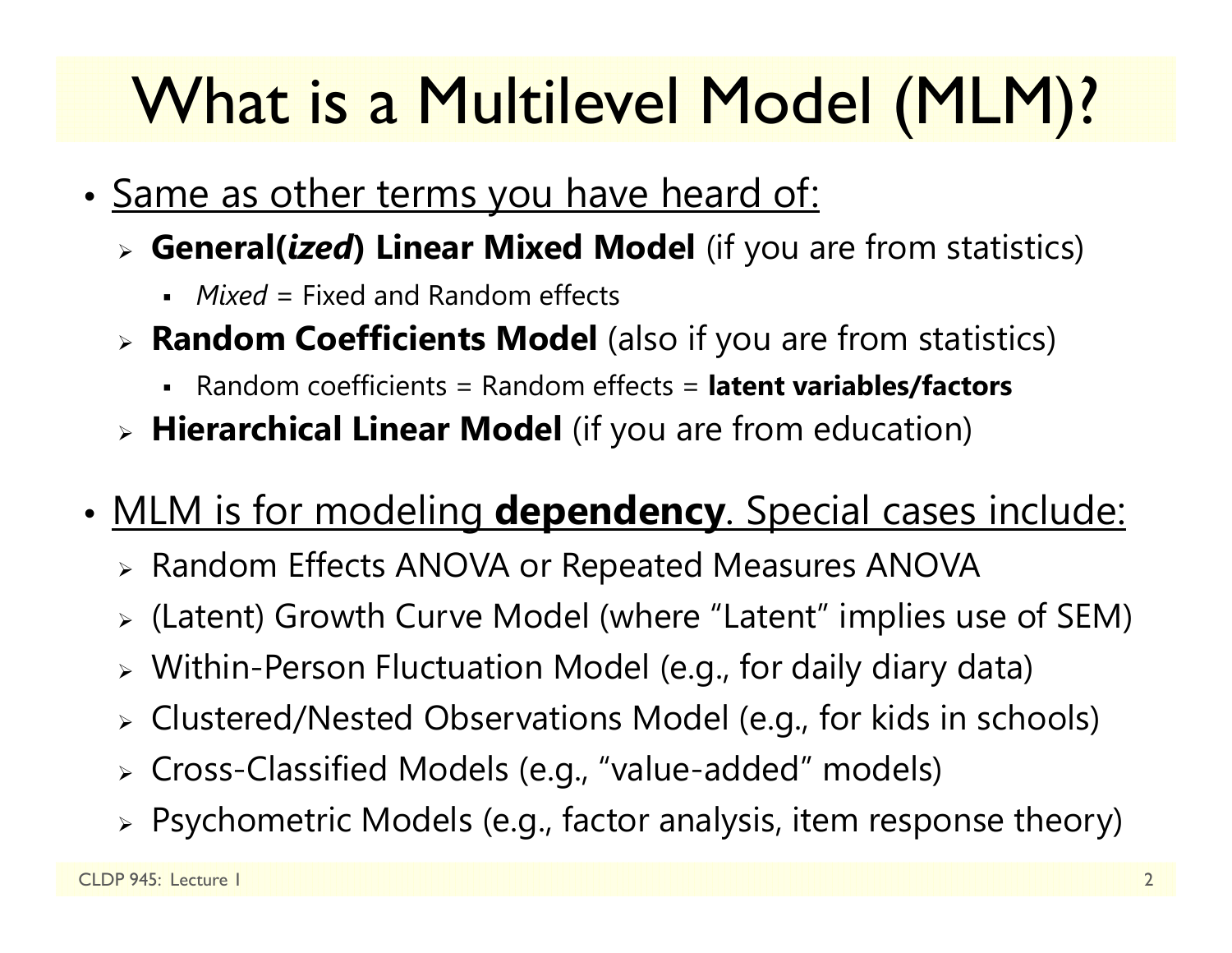### The Two Sides of \*Any\* Model

### • **Model for the Means:**

- *Aka* **Fixed Effects**, Structural Part of Model
- What you are used to **caring about for testing hypotheses**
- $\triangleright$  How the expected outcome for a given observation varies as a function of values on predictor variables

### • **Model for the Variance:**

- *Aka* **Random Effects and Residuals**, Stochastic Part of Model
- What you \*were\* used to **making assumptions about** instead
- $\triangleright$  How residuals are distributed and related across observations (persons, groups, time, etc.)  $\rightarrow$  these relationships are called "dependency" and *this is the primary way that multilevel models differ from general linear models (e.g., regression)*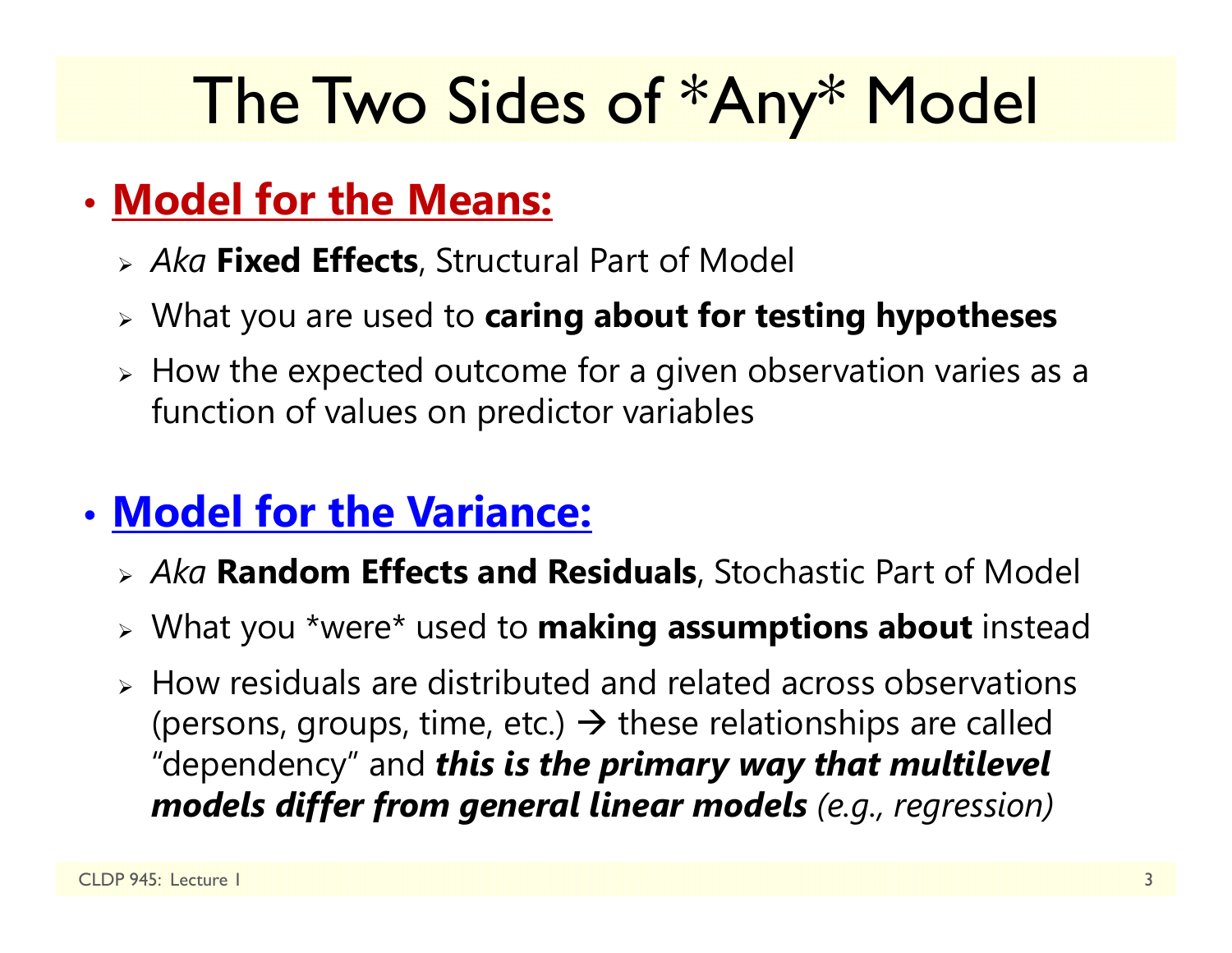### For Example: A Single-Level (BP) Model

$$
y_i = \boxed{\beta_0 + \beta_1 X_i + \beta_2 Z_i + \beta_3 X_i Z_i} + \boxed{e_i}
$$

- **Model for the Means ( Predicted Values):**
- = Single-Level
- Each person's expected (predicted) outcome is a weighted linear function of his/her values on X and Z (and here, their interaction), each measured once per person (i.e., this is a between-person model)
- Estimated parameters are called **fixed effects** (here,  $β_0$ ,  $β_1$ ,  $β_2$ , and  $β_3$ )
- Model for the Variance (→"Piles" of Variance):
	- $e_i \sim N(0, \sigma_e^2)$  **estimated parameter is residual variance in single-level (BP) model**  $_{\rm e}^{2}$ )  $\rightarrow$  ONE residual (unexplained) deviation, so
	- e<sub>i</sub> residuals have a mean of 0 with some estimated **constant variance**  $\sigma_{\rm e}$  **independent** across all observations  $_{\rm e}^2$ , are **normally distributed**, are unrelated to X and Z, and are
	- *We should change models when any of these assumptions do not hold…*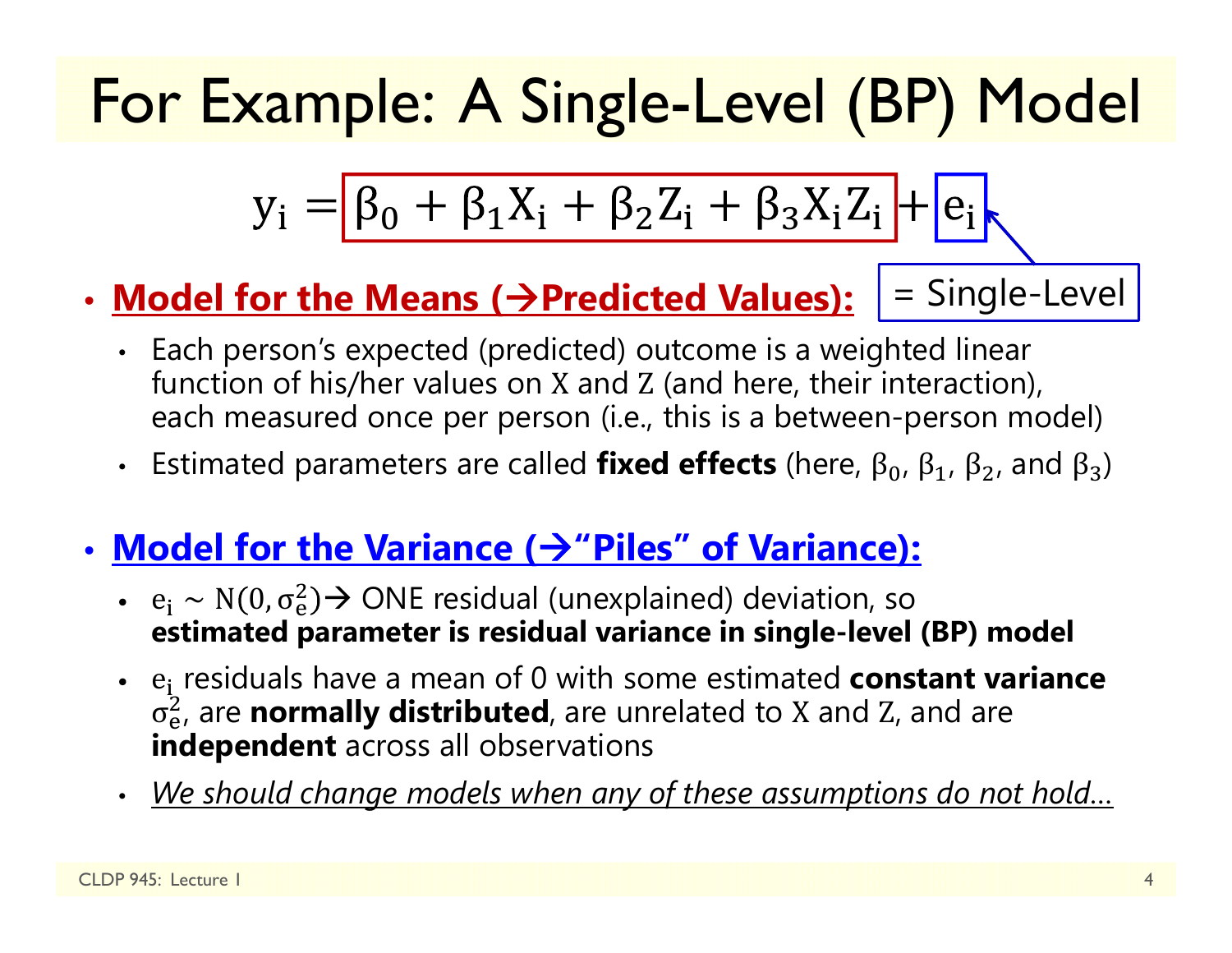## Models We Will Learn in CLDP 945

- Outcome type: General (normal) vs. General*ized* (not normal)
- •Dimensions of sampling: One (so one variance term per outcome) vs. **Multiple** (so multiple variance terms per outcome) **OUR WORLD**
- **General Linear Models:** conditionally normal outcome distribution, **fixed effects** (identity link; only one dimension of sampling)

Note: Least Squares is only for GLM

- **General***ized* **Linear Models: any conditional outcome distribution**, **fixed** effects through **link functions**, no random effects (one dimension)
- **General Linear Mixed Models:** conditionally normal outcome distribution, **fixed and random effects** (identity link, but multiple sampling dimensions)
- • **General***ized* **Linear Mixed Models: any conditional outcome distribution**, **fixed and random effects** through **link functions** (multiple dimensions)
	- ⋗ Many of the same concepts, but with more complexity in estimation
- "Linear" means fixed effects predict the *link-transformed* conditional mean of DV in a linear combination of (effect\*predictor) + (effect\*predictor)…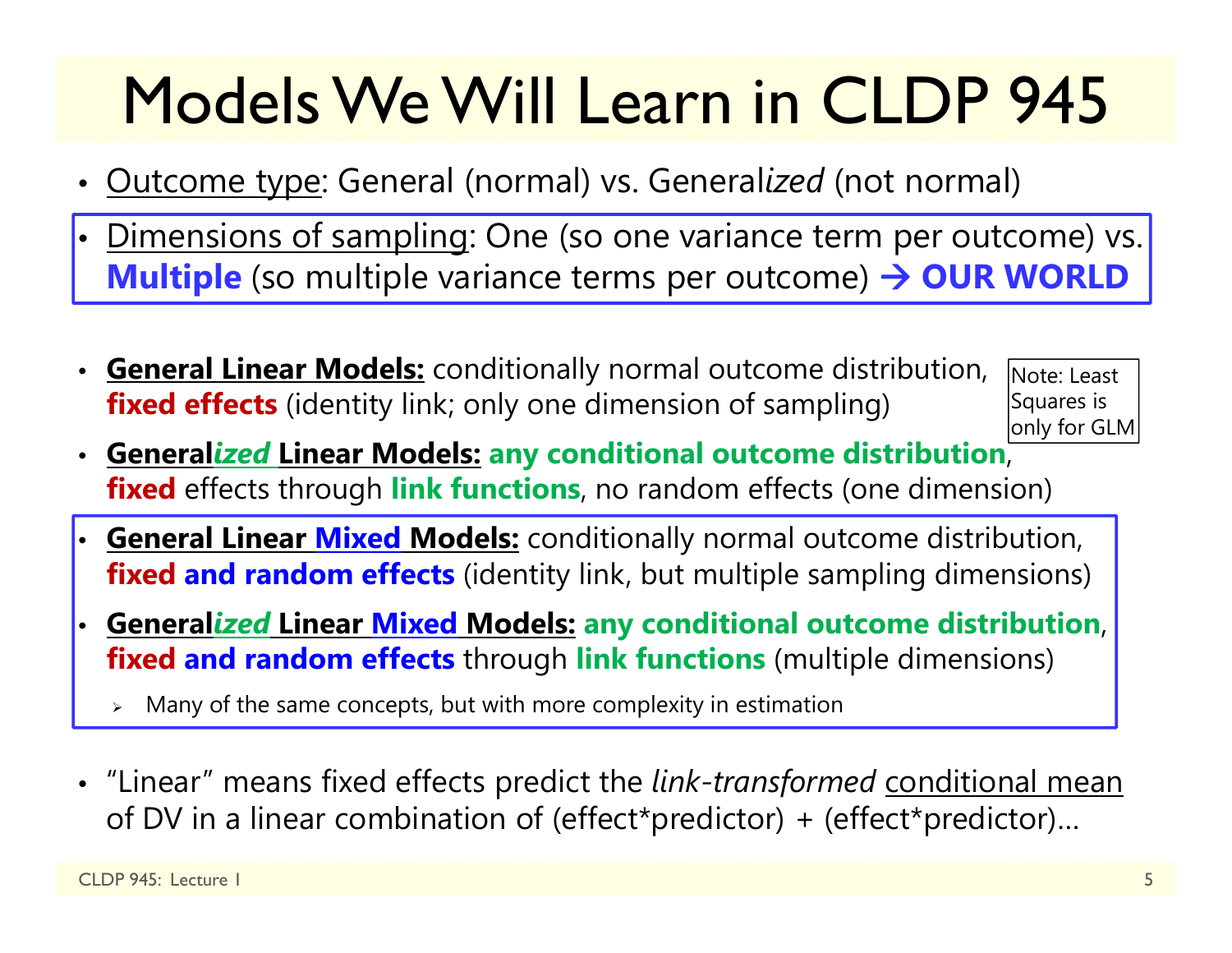### What kinds of designs will we analyze?

- • "Longitudinal" data (still, but with more complexity)
	- Same individual units of analysis measured at different *occasions* (which could range from milliseconds to days to years)
	- $\triangleright$  Accelerated longitudinal designs; multiple levels of "time"
	- Multivariate models (e.g., for families, dyads, and mediation)
- • "Repeated measures" (RM) data (not involving "time")
	- Same individual units of analysis measured via different *items*, using different *stimuli*, or under different *conditions*
- "Clustered" and "cross-classified" data
	- $\triangleright$  Same individual units of analysis (one or more kinds of groups) measured via different *people* (cross-sectionally or longitudinally)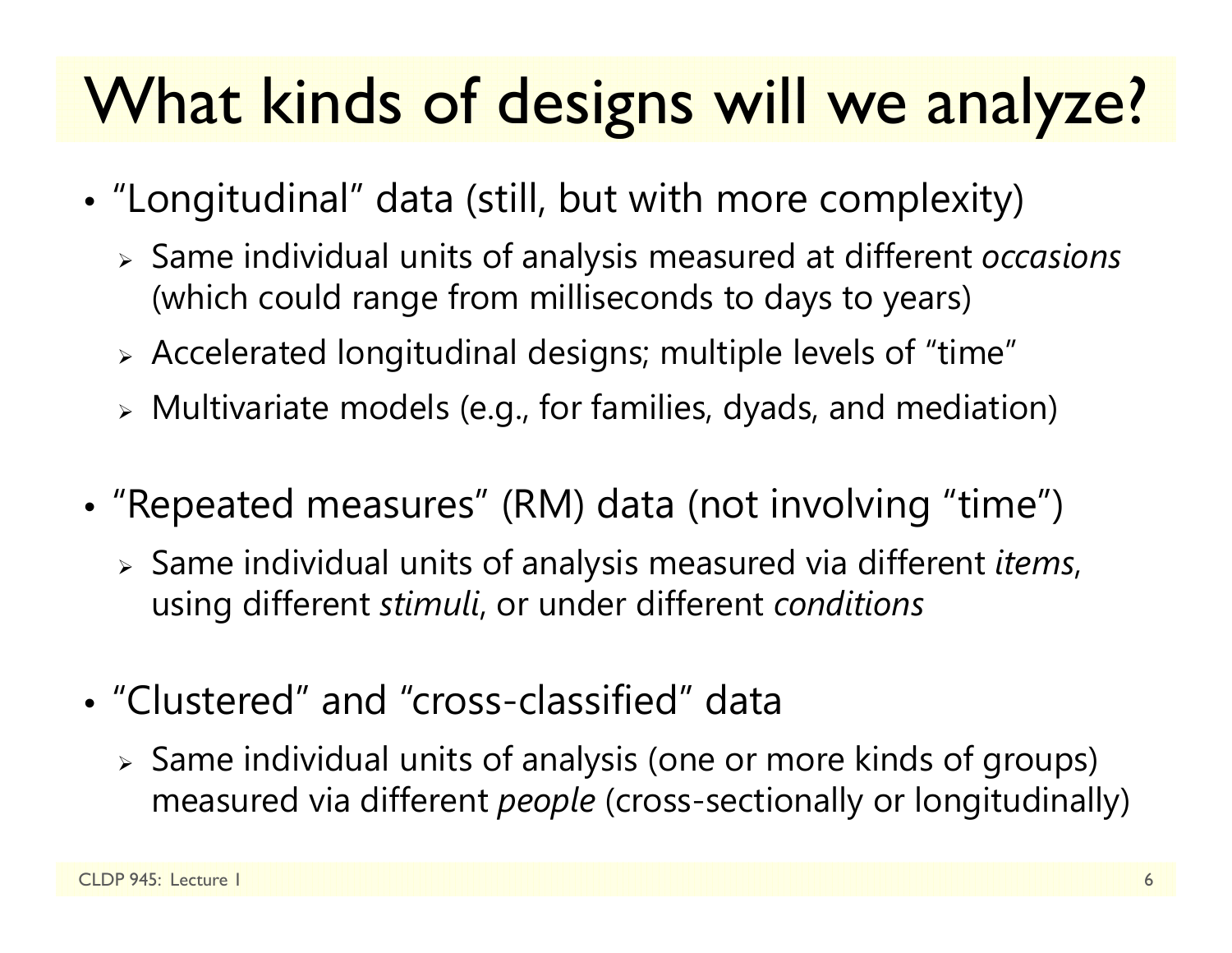# **Options for Modeling Dependency**

- • Many sampling designs have one or more sources/types of **dependency**, or **correlation of observations from same unit**
- • Three main ways of building dependency into a model:
	- **Fixed effects in the model for the means**: add ID variable as a categorical predictor to represent differences across upper-level units
		- Main effects of ID represent intercept dependency; interactions of ID with lower-level predictors represent predictor-specific dependency
		- Does not allow prediction of *why* those differences occurred
	- **Multivariate variance–covariance structures:** for balanced longitudinal or repeated measures data; those using lags also require equal intervals
		- e.g., VC(H), CS(H), AR1(H), TOEP(H), or Unstructured (UN) as "answer key"
		- Can create a pattern of non-constant variance and covariance over time/RM
	- **Add one level (or more):** add random intercept (and slope) variances
		- Can create multiple patterns of non-constant variance and covariance even with unbalanced data (longitudinal or clustered) **LET'S REVIEW THIS…**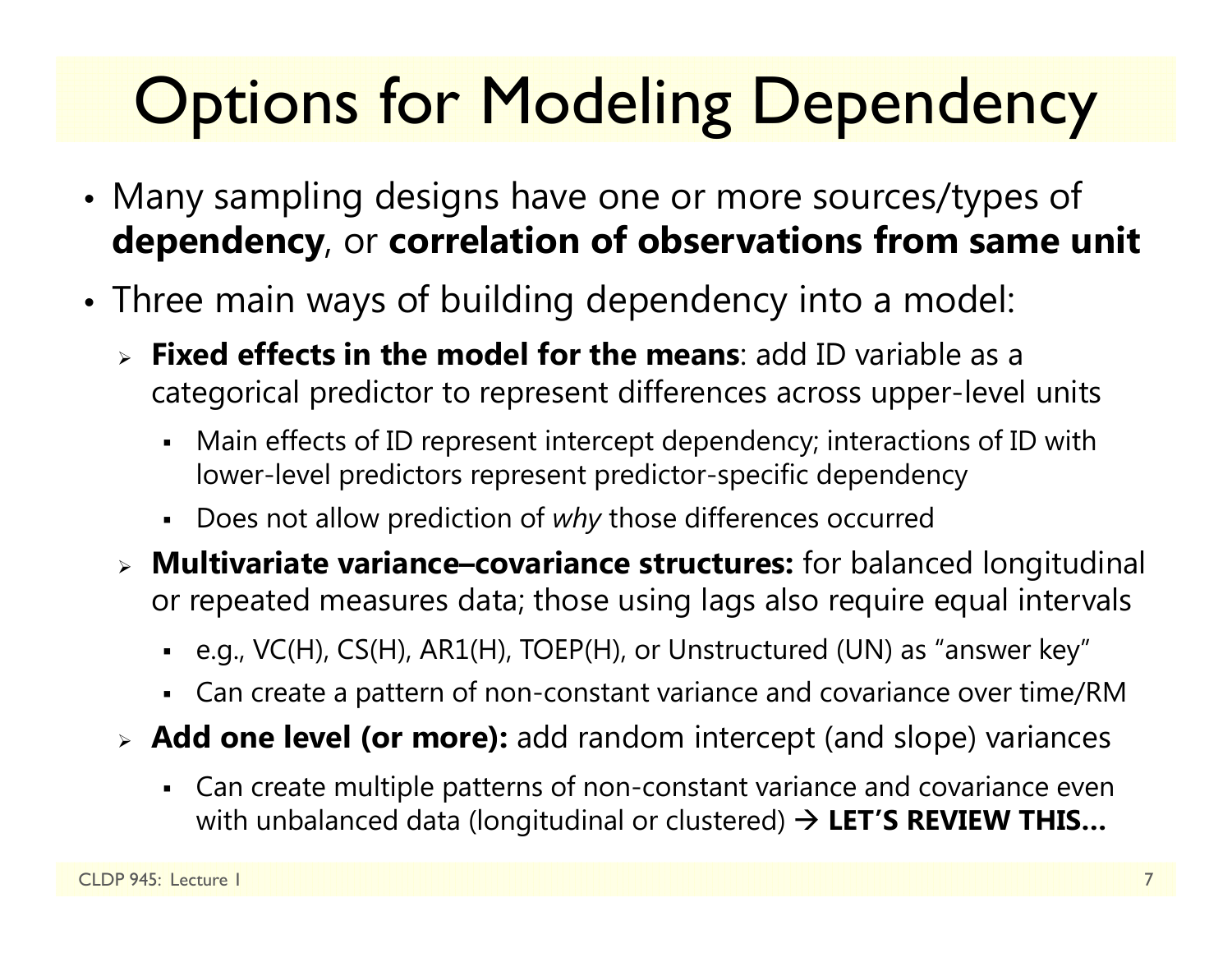### Two-Level Longitudinal Data

- Between-Person (BP) Variation:
	- **Level 2** "**INTER**-individual Differences" Time-Invariant
	- $\triangleright$  All longitudinal studies begin as cross-sectional studies
- Within-Person (WP) Variation **over Time**:
	- **Level 1** "**INTRA**-individual Differences" Time-Varying
	- $\triangleright$  Only longitudinal studies can provide this extra information
- Longitudinal studies allow examination of both types of relationships simultaneously (and their interactions)
	- $\triangleright$  Any variable measured over time usually has both BP and WP variation
	- $\triangleright$  BP = more/less than other people; WP = more/less than one's average
- I use "person" here, but level 2 can be any entity that is measured repeatedly (like animals, schools, houses, countries…)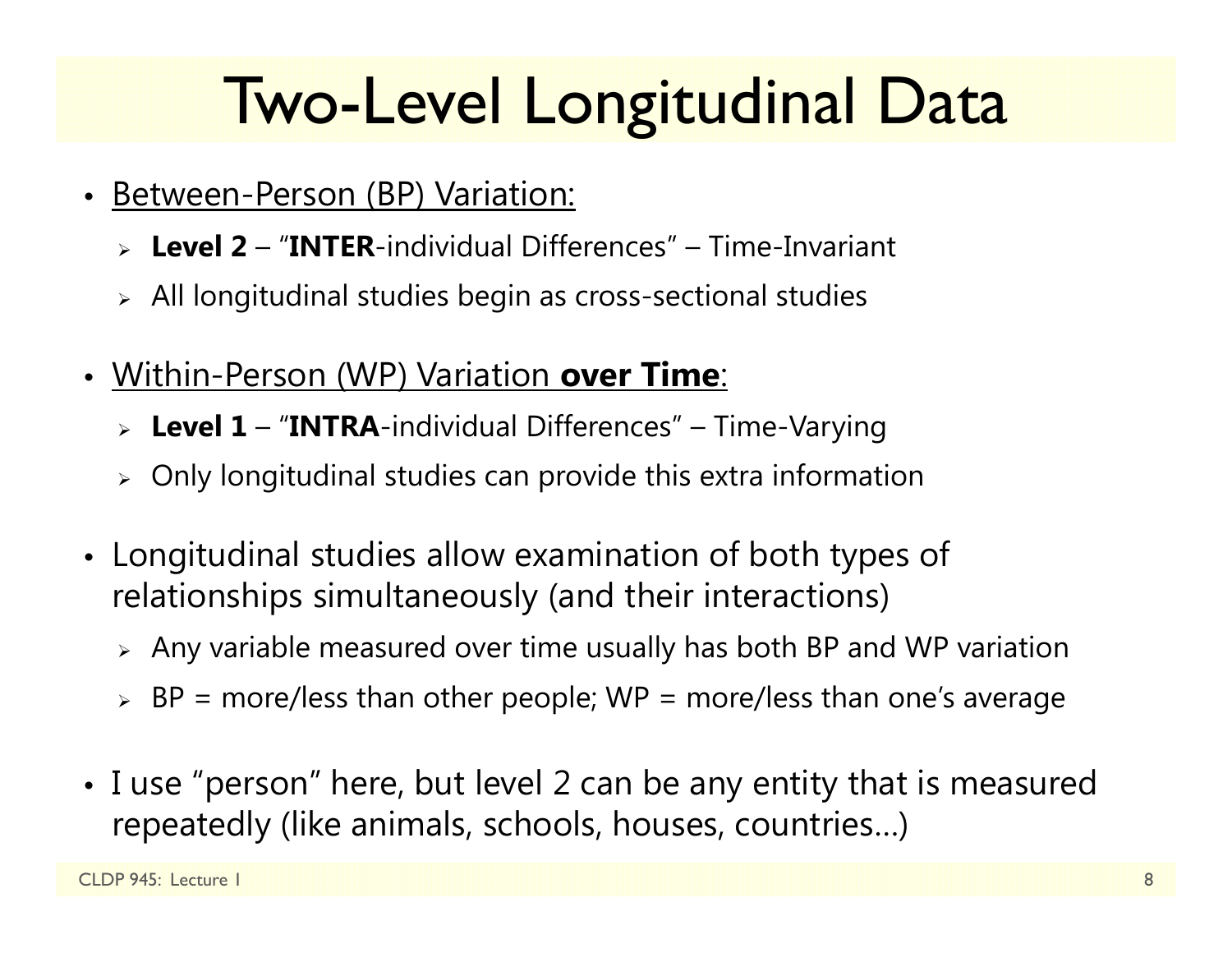## Characterizing Longitudinal Data

- What should "**time**" be?
	- $\triangleright$  e.g., time in study, age, grade, time from event/diagnosis
- • Does time vary both **within-** AND **between-persons** ?
	- Model will need to differentiate each level of time effect
	- Often known as "accelerated" longitudinal designs
- Is time balanced or unbalanced?
	- **Balanced** = everyone has a shared measurement schedule
		- Some people may miss occasions, making their data "incomplete"
	- **Unbalanced** = people have different possible "time" values
		- By definition, observations are "incomplete" across persons
		- This is a consequence of any time metric varying between persons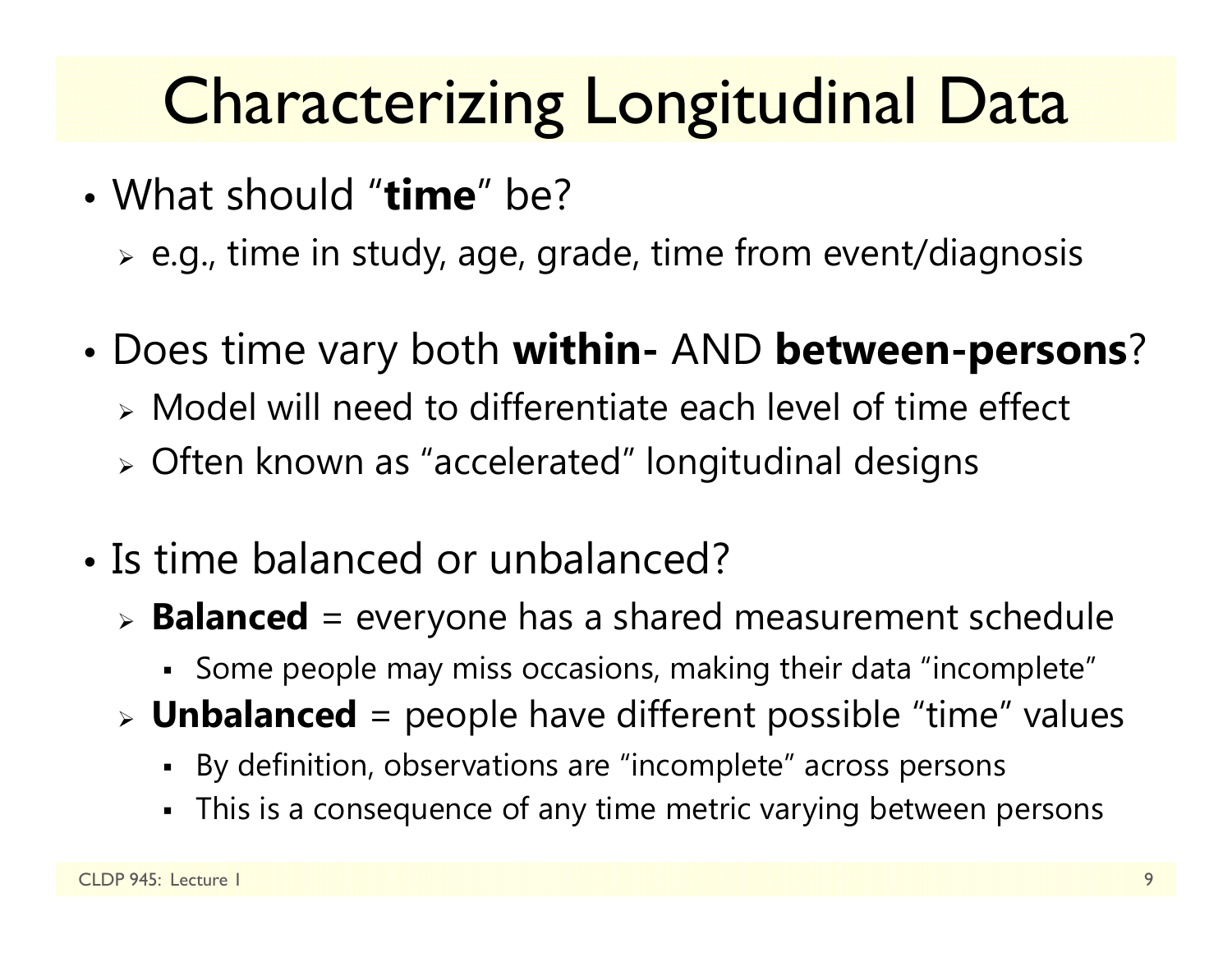# Characterizing Longitudinal Data



#### **Role of "Time" in the Model for the Means:**

- WP Change  $\,\rightarrow$  describe pattern of *average* change (e.g., growth curves)
- WP Fluctuation  $\rightarrow$  describe average time-specific trends that may not have<br>been expected (e.g., reactivity, day of the week, circadian/schedule effects)

#### **Role of "Time" in the Model for the Variance:**

- WP Change  $\,\rightarrow$  describe *individual differences* in change (random effects)  $\rightarrow$  this allows variances and covariances to differ over time
- WP Fluctuation  $\bm{\rightarrow}$  describe pattern of variance and covariance over time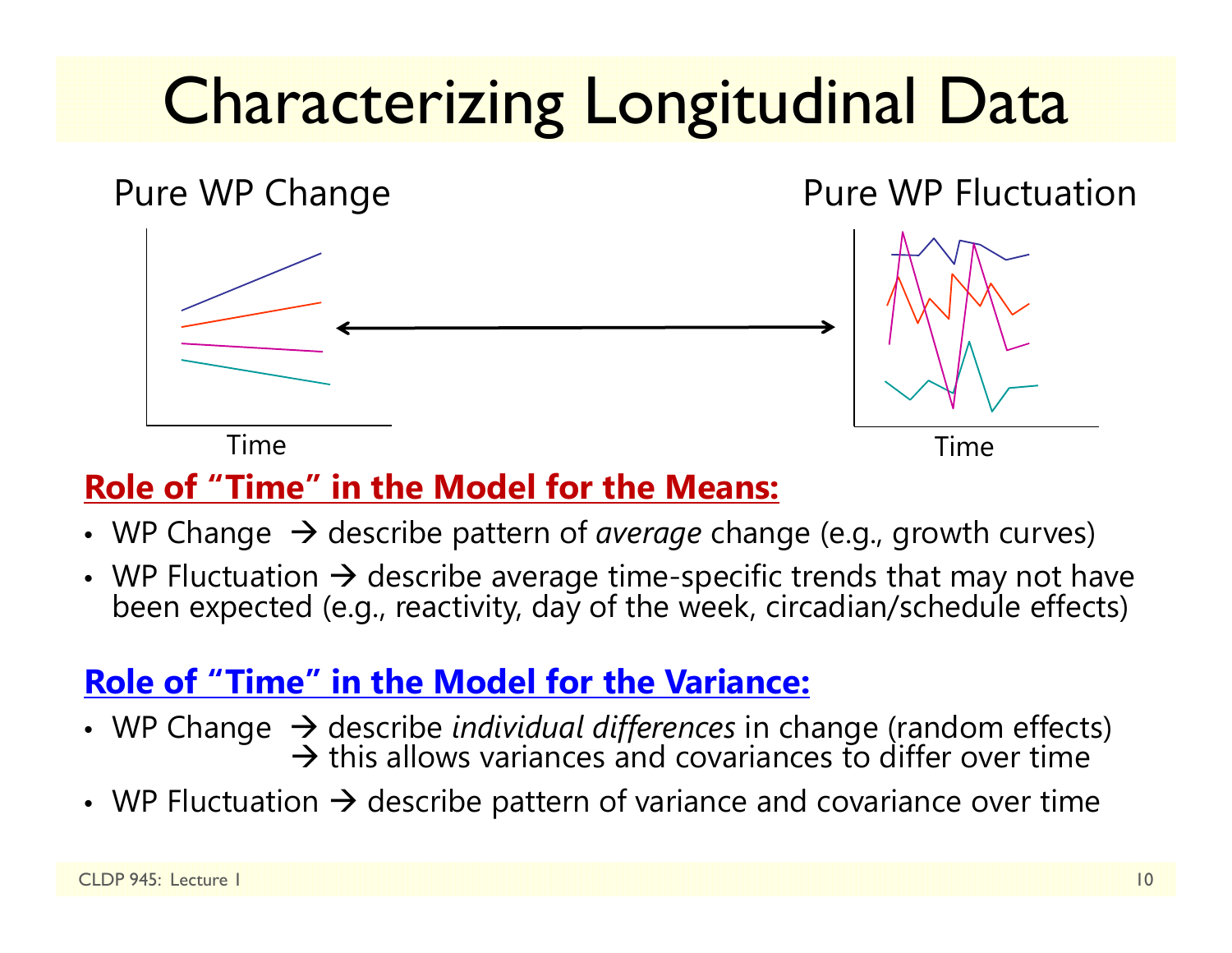### ANOVA for two-level longitudinal data?

- • There are 3 possible "kinds" of ANOVAs we could use:
	- $\triangleright$  Between-Persons/Groups, Univariate RM, and Multivariate RM

#### • **NONE OF THEM ALLOW:**

- **Missing occasions** (do listwise deletion when using least squares)
- **Time-varying predictors** (covariates are BP predictors only)
- Each includes the same model for the means for time: all possible mean differences (so 4 parameters to get to 4 means)
	- $\triangleright$  "Saturated means" model for *Time*:  $\beta_0 + \beta_1(T_1) + \beta_2(T_2) + \beta_3(T_3)$
	- **The** *Time* **variable must be balanced and discrete in ANOVA!**
- • These ANOVAs differ by what they predict for the correlation across outcomes from the same person in the model for the variance…
	- i.e., **how they "handle dependency"** due to persons, or what they says the variance and covariance of the  $\mathsf{y}_{\mathsf{t}\mathsf{i}}$  residuals should look like…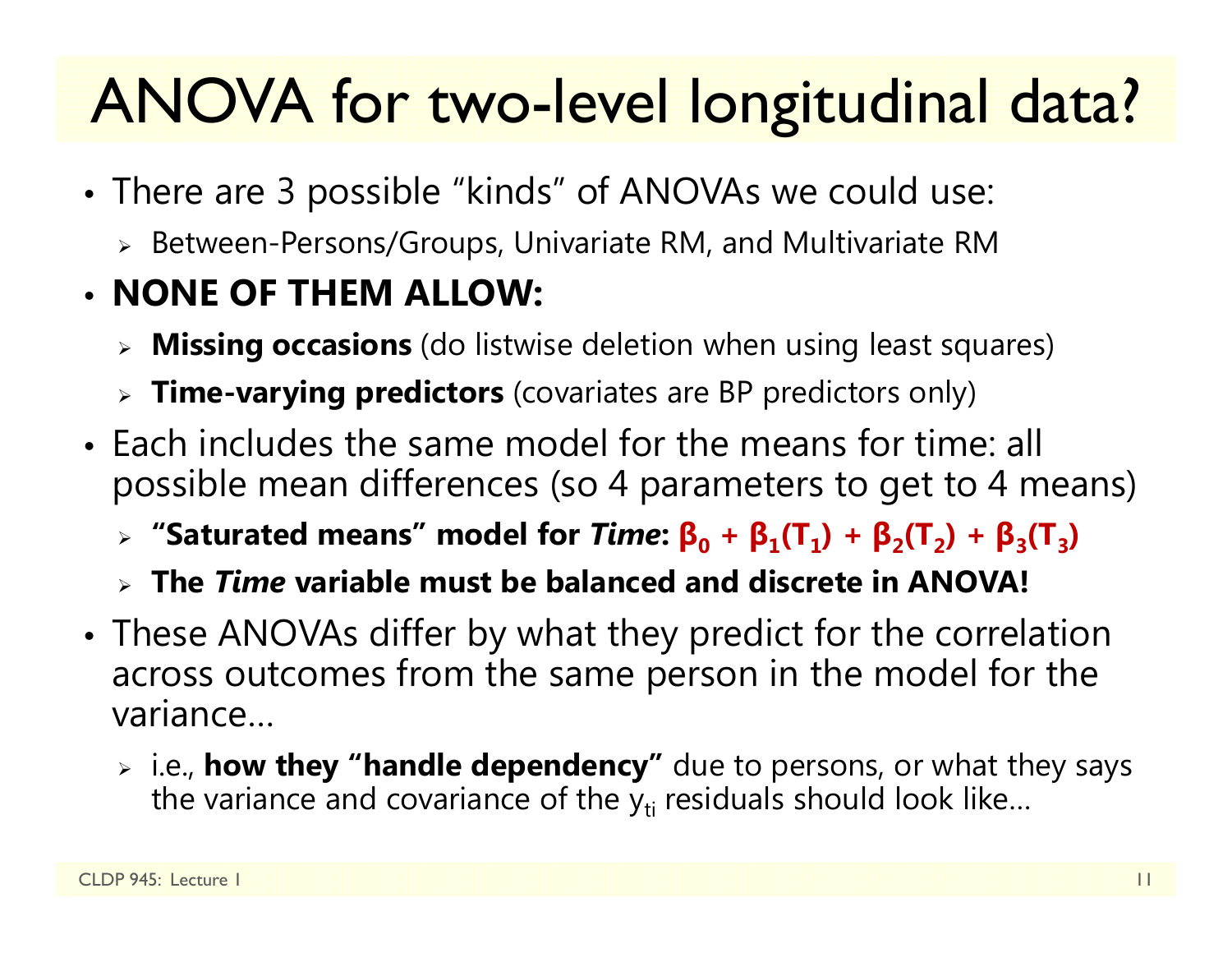### Summary: ANOVA models for longitudinal data are like "one size fits most"

- **Saturated Model for the Means** (balanced time required)
	- $\triangleright$  All possible mean differences across time
	- $\triangleright$  Unparsimonious, but best-fitting (is a description of the complete data)
- $\bullet$  **3 kinds of Models for the Variance** (need complete data in least squares)
	- $\triangleright$  BP ANOVA ( $\sigma_{\rm e}^2$  $\frac{2}{\mathrm{e}}$  only;  $\mathsf{VC}\rightarrow \mathsf{independence}$  and constant variance over time
	- $\triangleright$   $\,$  Univ. RM ANOVA ( $\tau^2_{\rm U}$  $_{\rm U_0}^2$  +  $\sigma_{\rm e}^2$ ; CS)  $\rightarrow$  constant variance and covariance over time
	- **▶ Multiv. RM ANOVA (unstructured) → is a description of the (complete) data**

there is no structure that shows up in a scalar equation (i.e., the way  $\sf{U}_{0i}$  +  $\sf{e}_{\sf{ti}}$  does)  $\sf{}$ 

- • **MLM will give us more flexibility in both parts of the model:**
	- Fixed effects that *predict* the pattern of means over time (polynomials, pieces)
	- $\triangleright$  Random intercepts and slopes and/or alternative covariance structures that *predict* intermediate patterns of variance and covariance over time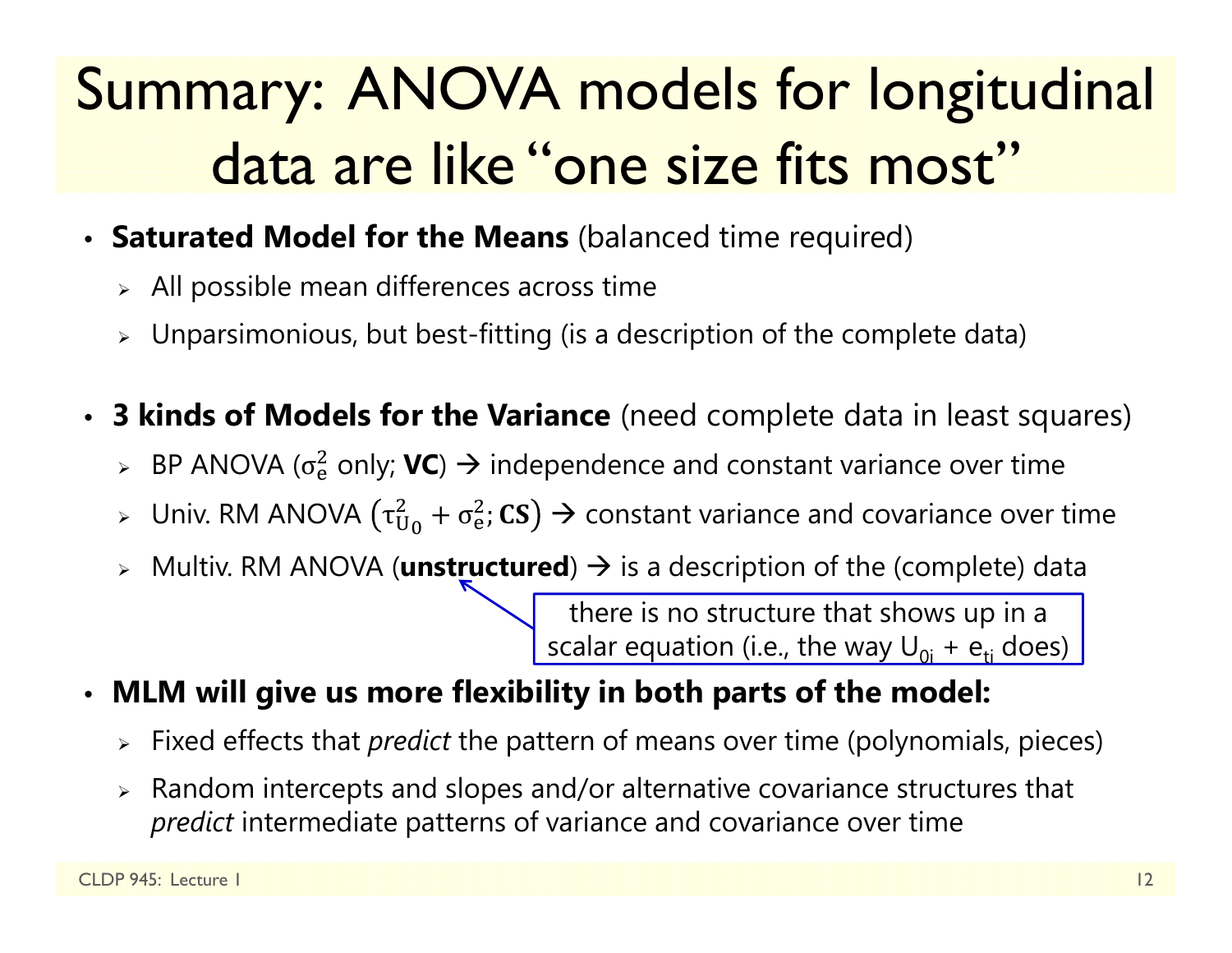# An Empty Between-Person Model (i.e., Single-Level)

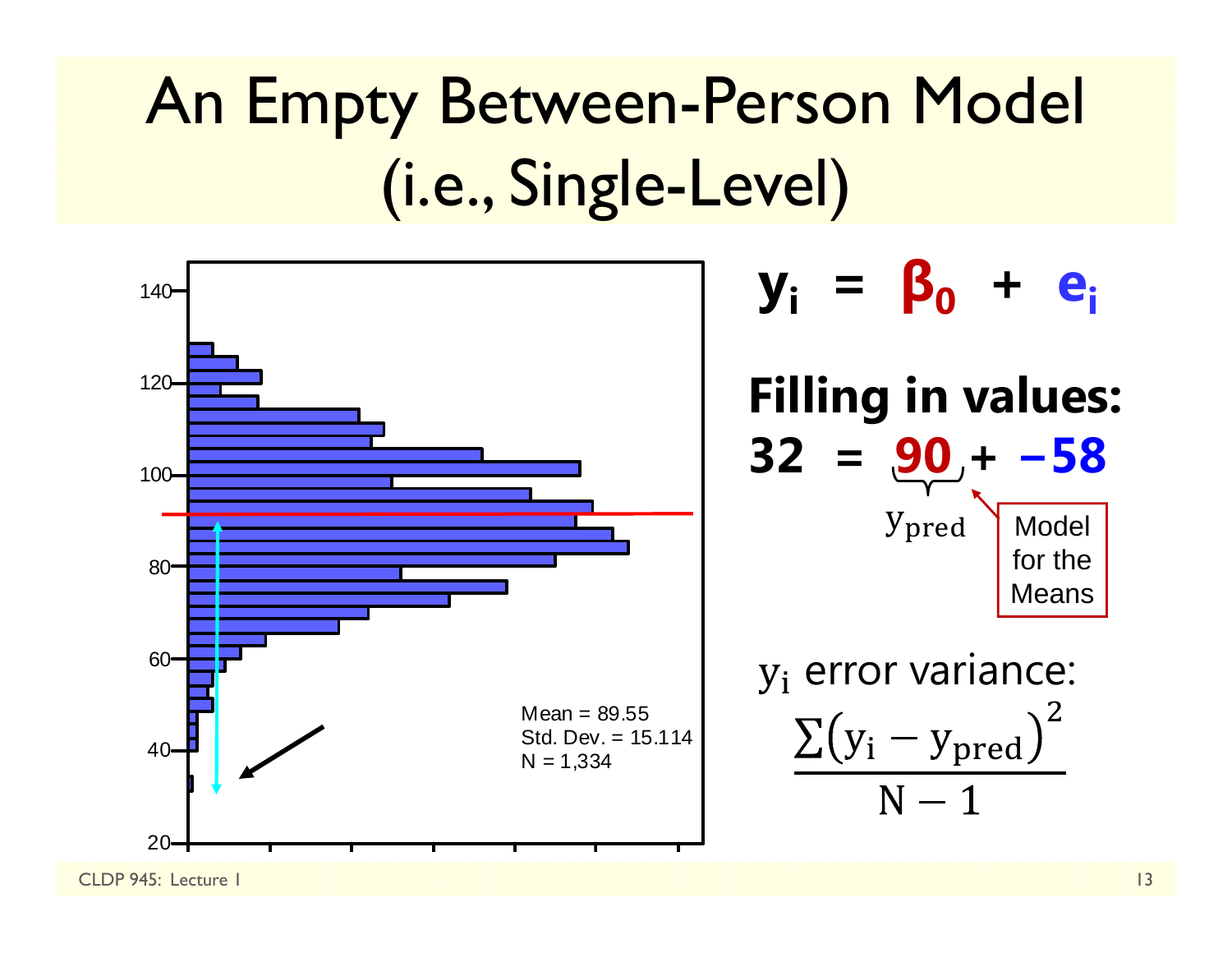### "Error" in a BP Model for the Variance: Single-Level Model

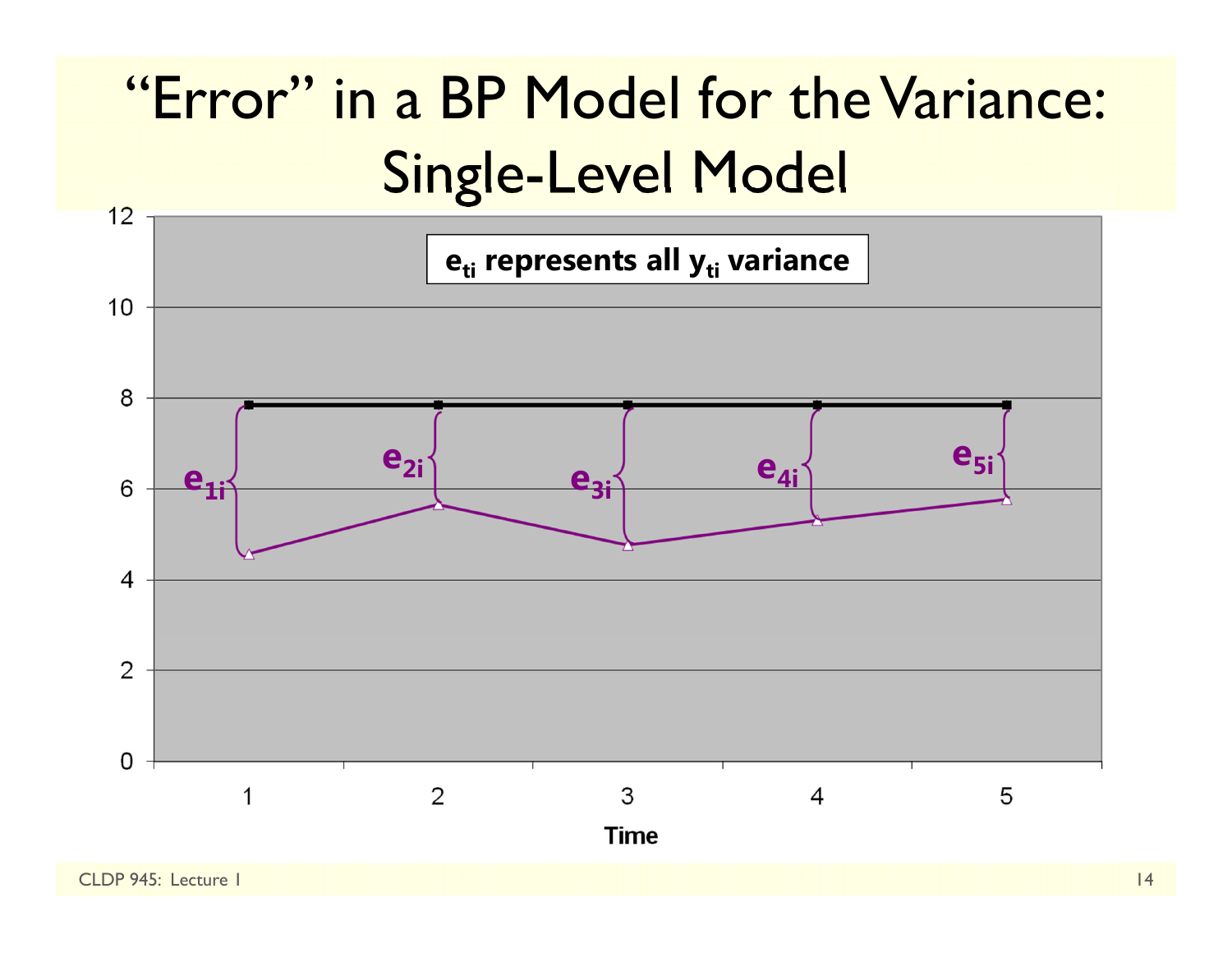# Adding Within-Person Information… (i.e., to become a Two-Level Model)

Full Sample Distribution 3 People, 5 Occasions each



CLDP 945: Lecture 1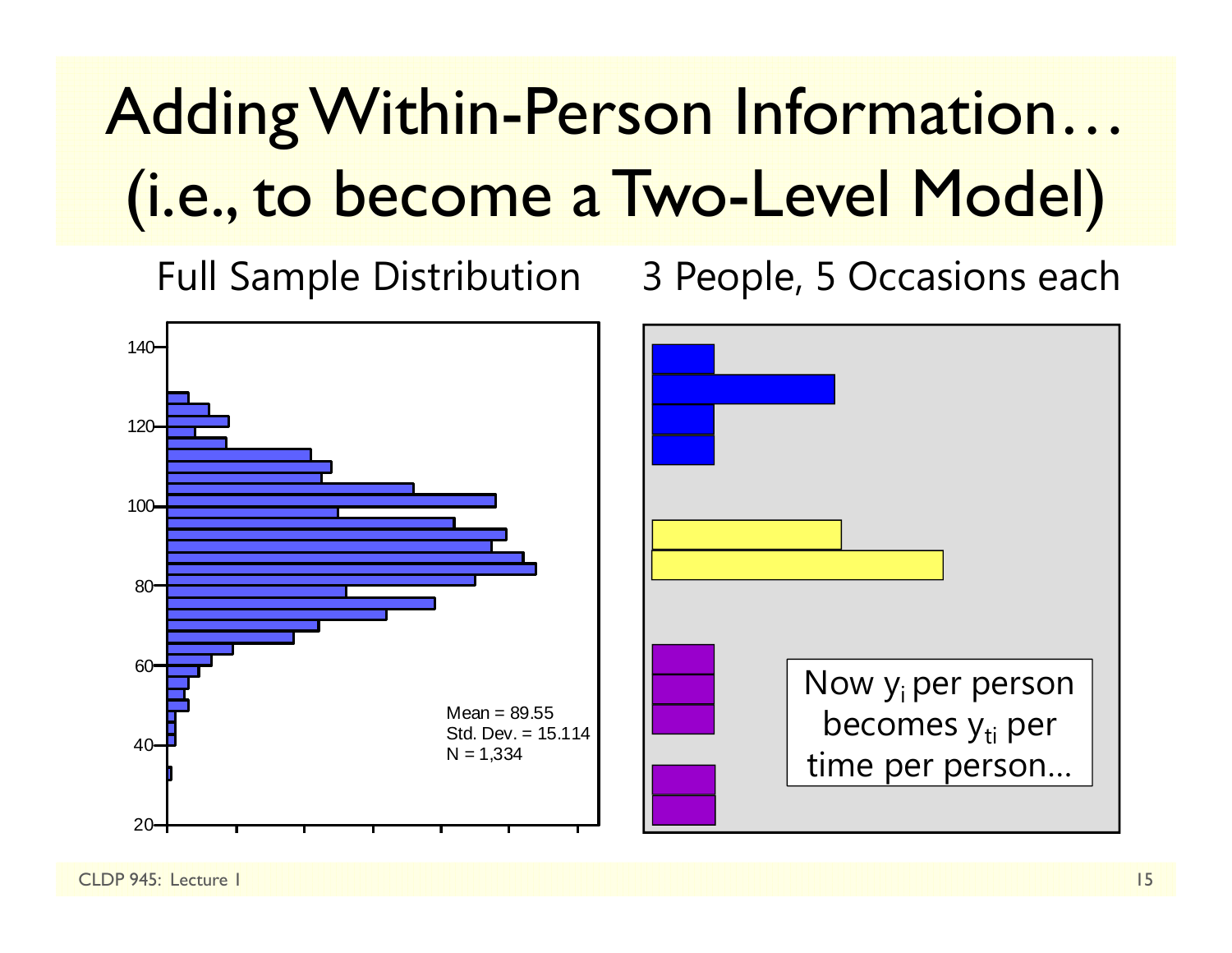### Empty +Within-Person Model

 $\rightarrow$ 

 $\rightarrow$ 



### $\mathbf{y}_{\mathsf{ti}}$  variance (V)  $\boldsymbol{\rightarrow}$  2 sources:

#### **Level-2 Random Intercept <u>Variance</u> (of U<sub>0i</sub>, as τ** $_0^2$ **):**

 **Between**-Person Variance in **G**Differences from **GRAND** mean

**INTER**-Individual Differences

### **Level-1 Residual Variance** (of e<sub>ti</sub>, as  $\sigma_{\rm e}^2$ ):

- $\rightarrow$ **Within**-Person Variance in **R**
- $\rightarrow$ Differences from **OWN** mean
- $\rightarrow$ **INTRA**-Individual Differences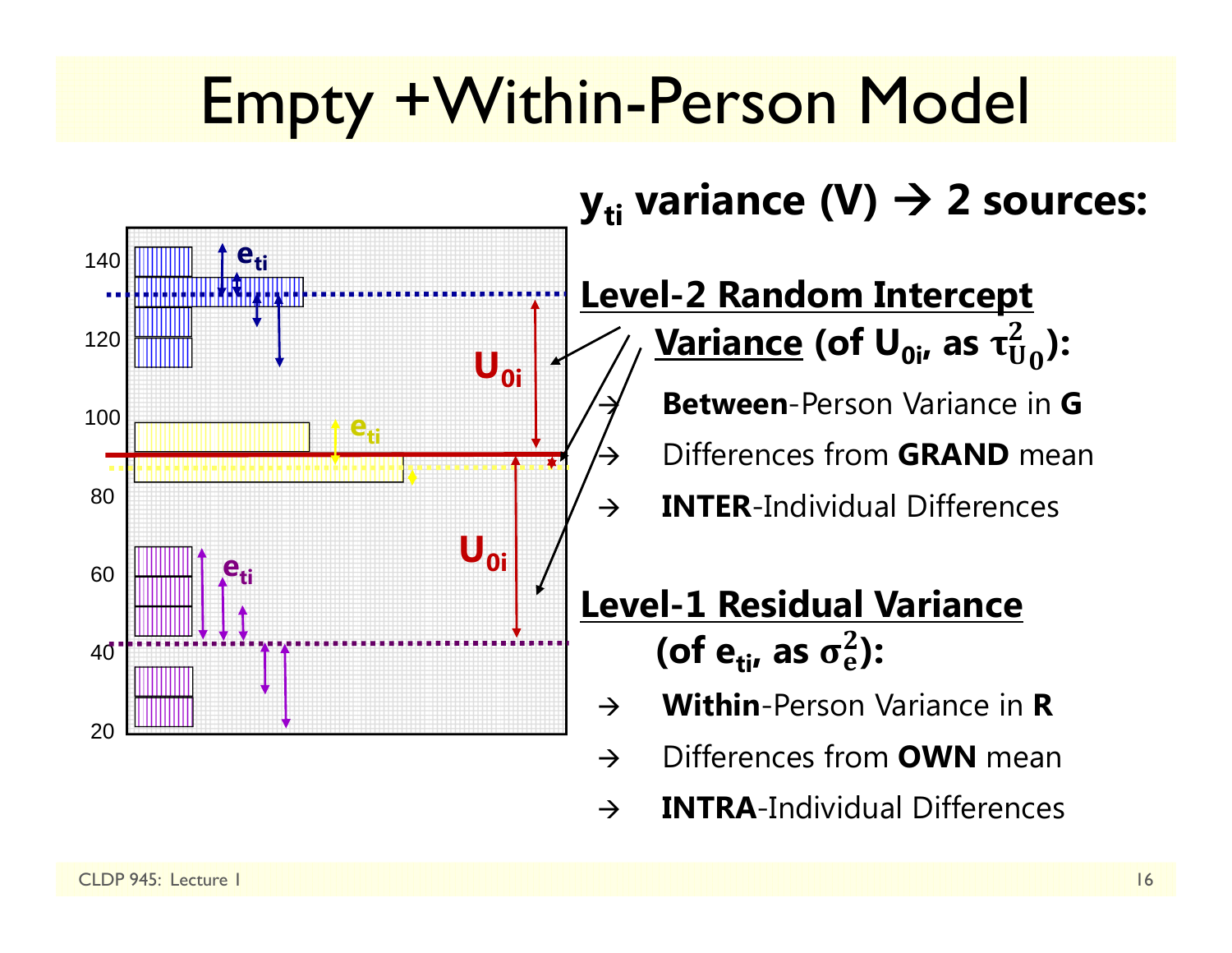### "Error" in a +WP Model for the Variance: Multilevel Model

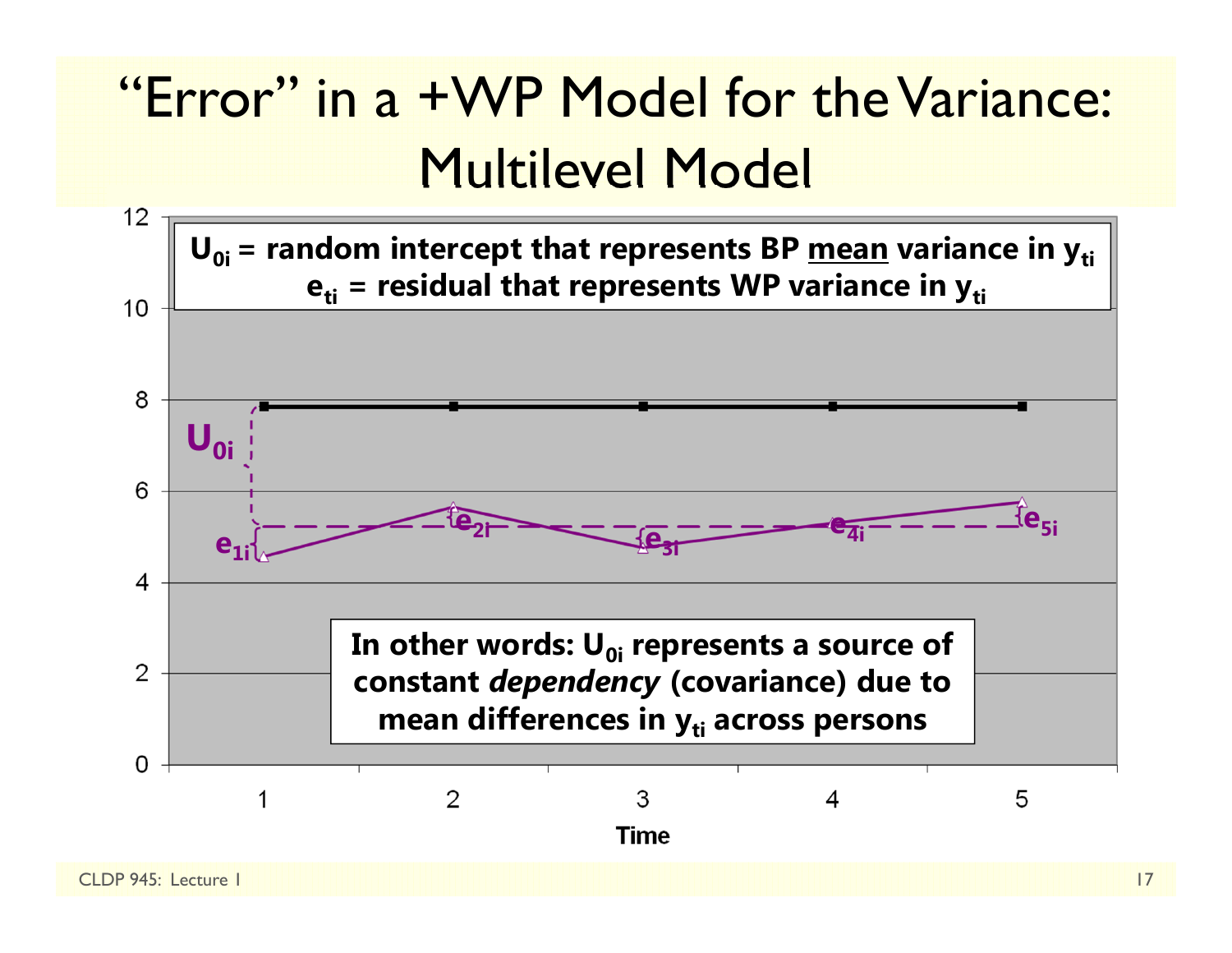### BP vs. +WP Empty Models

•Empty **Between-Person** Model (used for 1 occasion):

**yi <sup>=</sup> β 0 <sup>+</sup> ei**

- **β 0** = fixed intercept = grand mean
- **e**<sub>i</sub> = residual deviation from GRAND mean
- •Empty **+Within-Person** Model (for >1 occasions):

**yti <sup>=</sup> β 0 <sup>+</sup> U0i+ eti**

- **β 0** = fixed intercept = grand mean
- **U**<sub>oi</sub> = random intercept = individual deviation from GRAND mean
- **e**<sub>ti</sub> = time-specific residual deviation from OWN mean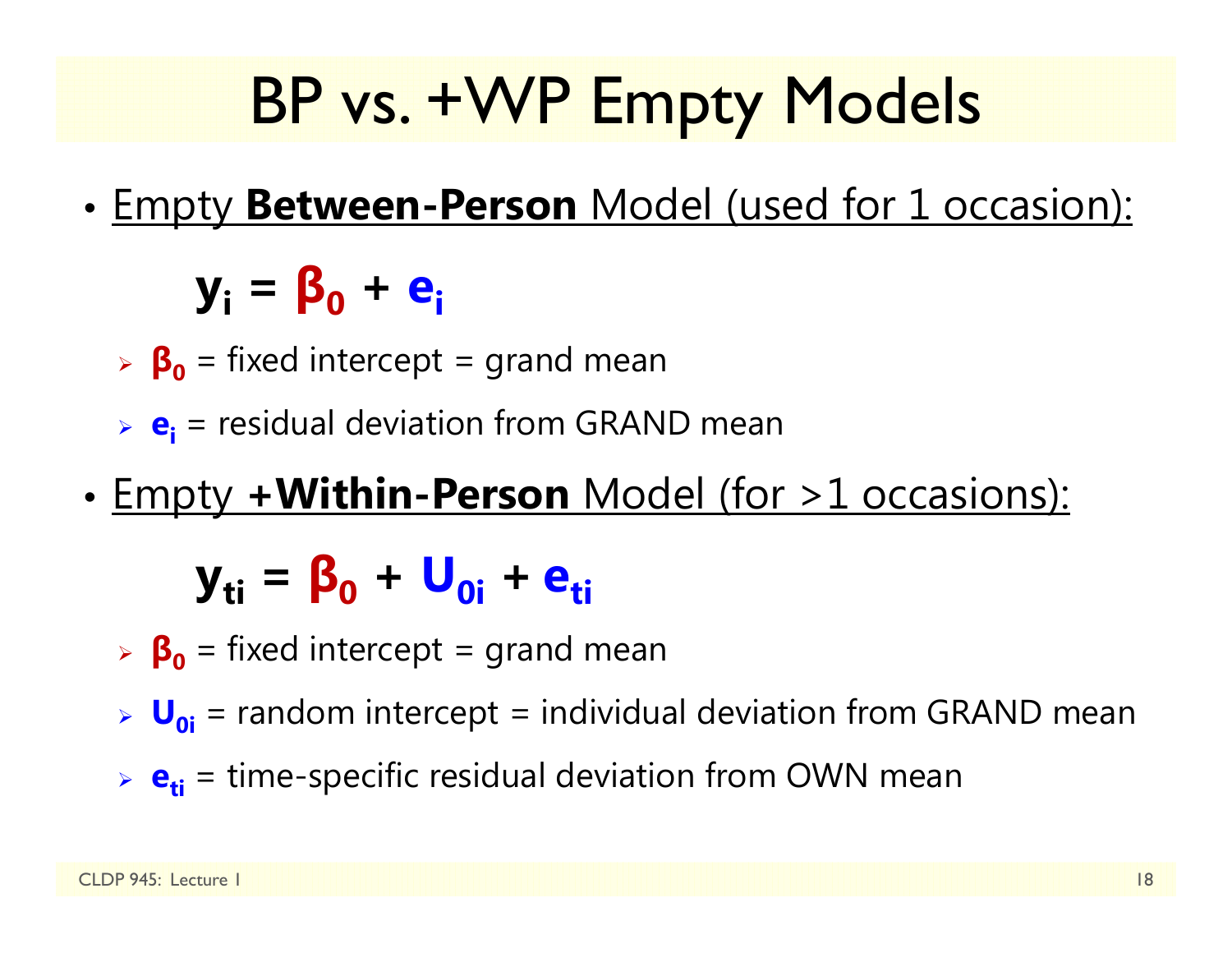### Same Model Using Multilevel Notation: Empty Means, Random Intercept Model

### GLM Empty Model:

- $y_i = \beta_0$ **+ ei**
- MLM Empty Model:
- Level 1:

**yti <sup>=</sup> β0i <sup>+</sup> eti**

• Level 2:

**β0i <sup>=</sup> γ00 <sup>+</sup> U0i**

**Fixed Intercept = mean of means (=mean because no predictors yet)**  **Random Intercept = individual-specific deviation from predicted intercept**

**3** Parameters: **Model for the Means (1):** 

**•** Fixed Intercept  $\gamma_{00}$ 

**Model for the Variance (2):**

• Level-1 Variance of 
$$
e_{ti} \rightarrow \sigma_e^2
$$

• Level-2 Variance of 
$$
U_{0i} \rightarrow \tau_{U_0}^2
$$

**Residual = time-specific deviation from individual's predicted outcome** 

> **Composite equation: y<sub>ti</sub> = (γ<sub>00</sub> + U<sub>0i</sub> )+ e<sub>ti</sub>**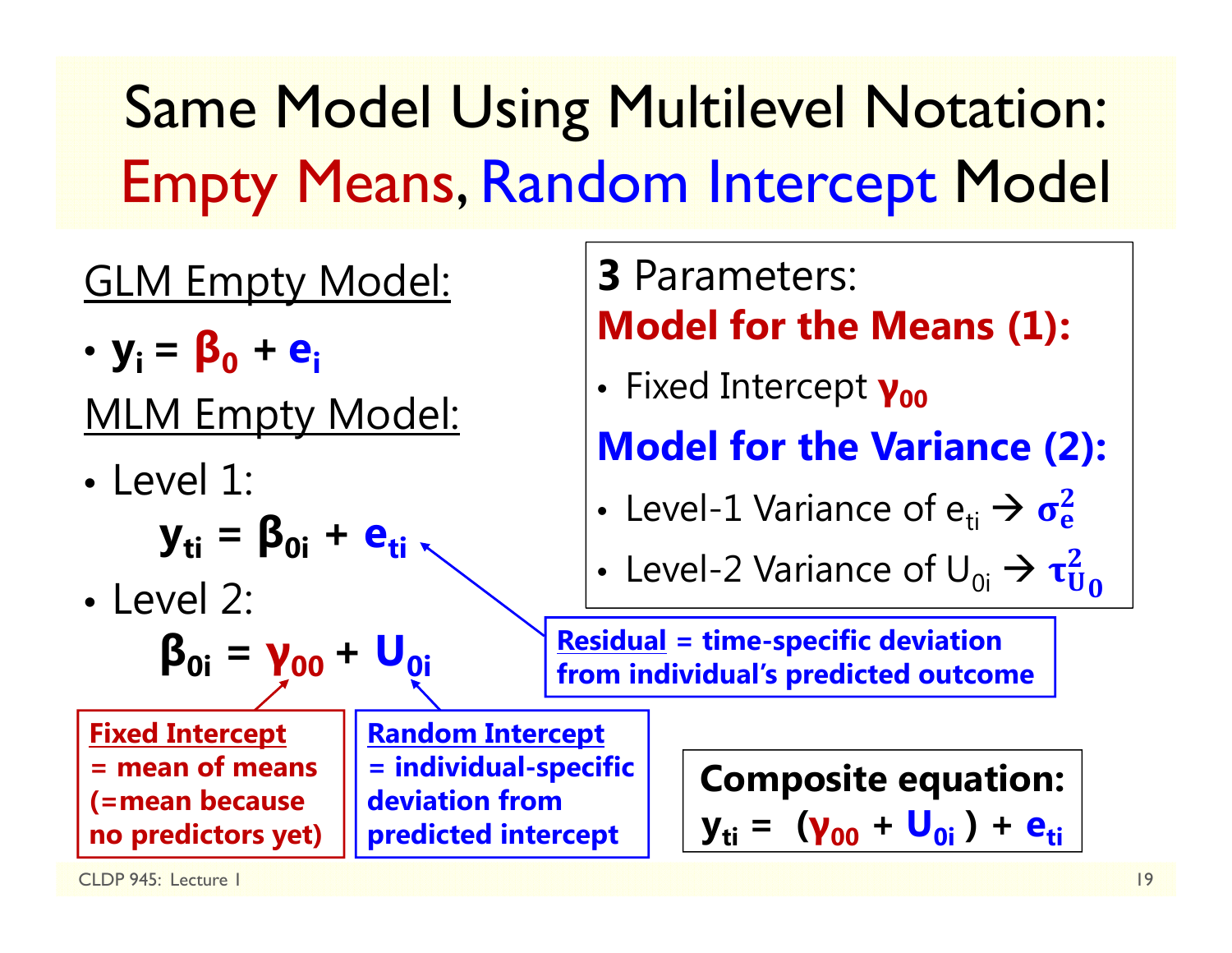### Intraclass Correlation (ICC)

### **Intraclass Correlation (ICC):**

$$
ICC = \frac{BP}{BP + WP} = \frac{Intercept Var.}{Intercept Var + Residual Var.} = \frac{\tau_{U_0}^2}{\tau_{U_0}^2 + \sigma_e^2}
$$

$$
Corr(y_1, y_2) = \frac{Cov(y_1, y_2)}{\sqrt{Var(y_1)} * \sqrt{Var(y_2)}} \begin{bmatrix} \sigma_e^2 + \tau_{u_0}^2 & \tau_{u_0}^2 & \tau_{u_0}^2 \\ \tau_{u_0}^2 & \sigma_e^2 + \tau_{u_0}^2 & \tau_{u_0}^2 \end{bmatrix} \begin{bmatrix} 1 & ICC & ICC \\ ICC & I & ICC \\ ICC & I & ICC \\ ICC & ICC & I \end{bmatrix}
$$

- •ICC = Proportion of total variance that is between persons
- •• ICC = Correlation of occasions from same person (in VCORR)
- • ICC is a standardized way of expressing how much we need to worry about *dependency due to person mean differences* **(i.e., ICC is an effect size for constant person dependency)**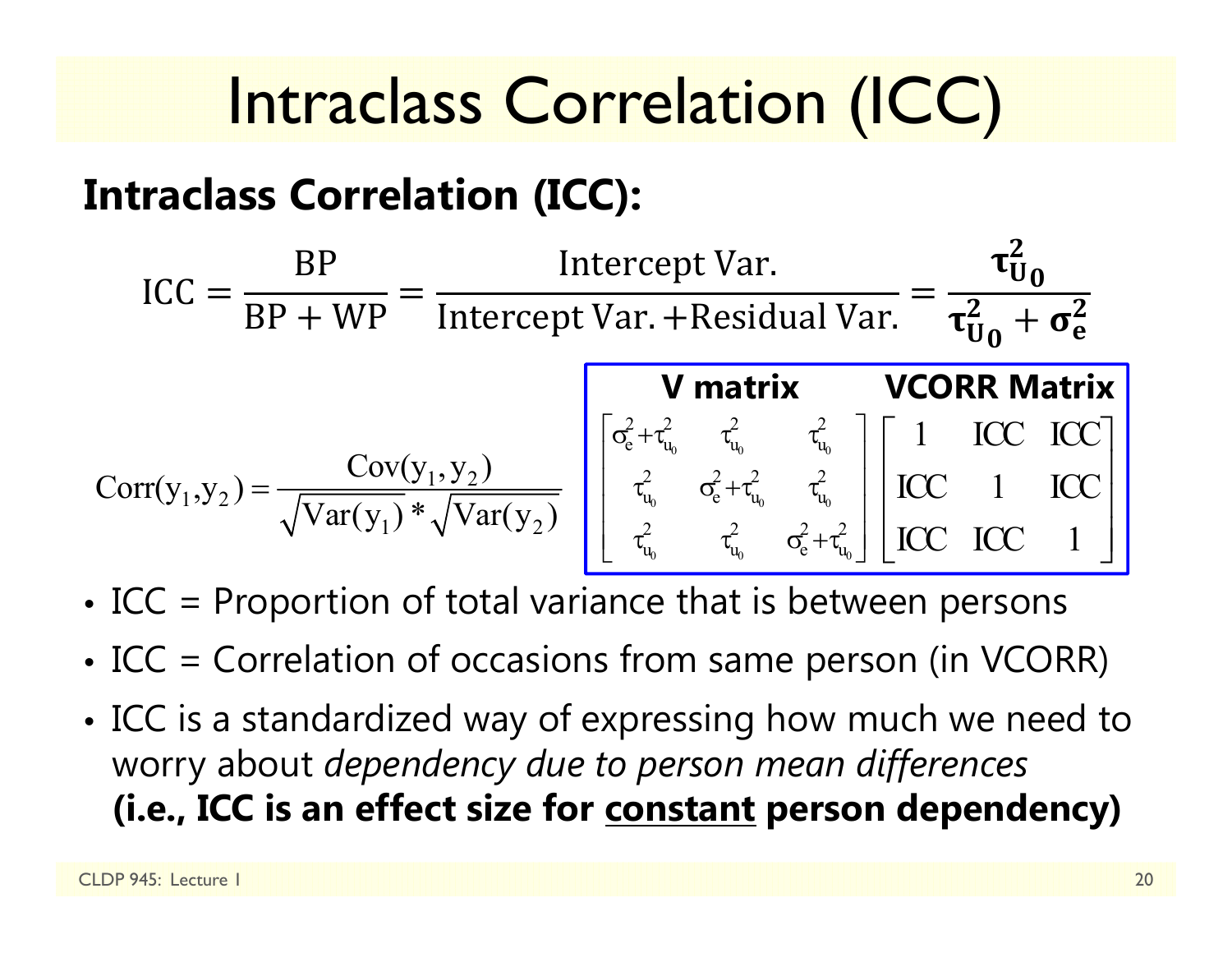### Augmenting the empty means, random intercept model with *time*

•2 questions about the possible effects of *time*:

### **1. Is there an effect of time on average?**

- $\triangleright$  If the line describing the sample means not flat?
- Significant **FIXED** effect of time

### **2. Does the average effect of time vary across individuals?**

- Does each individual need his or her own line?
- Significant **RANDOM** effect of time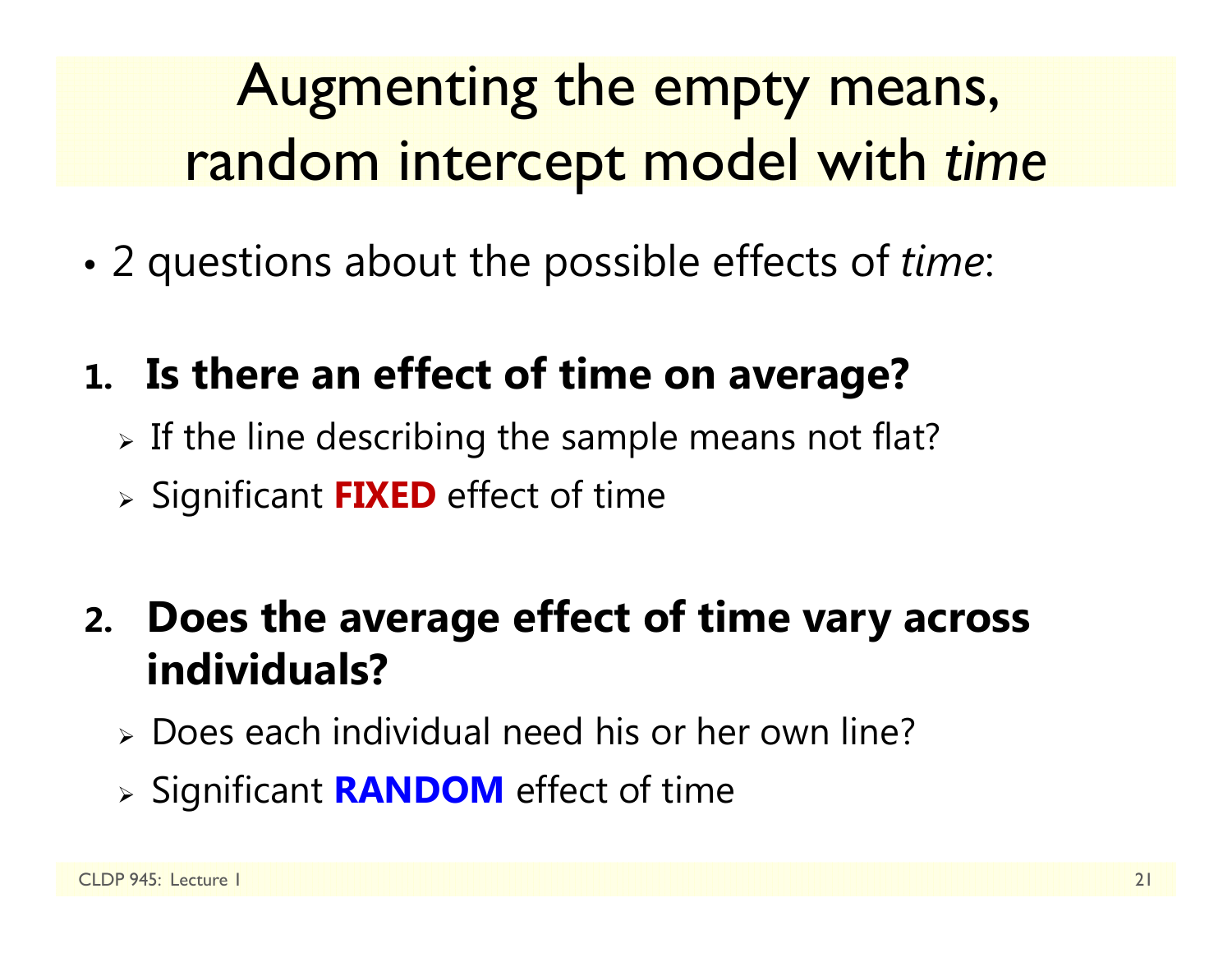Fixed and Random Effects of **Time**

(Note: The intercept is random in every figure)

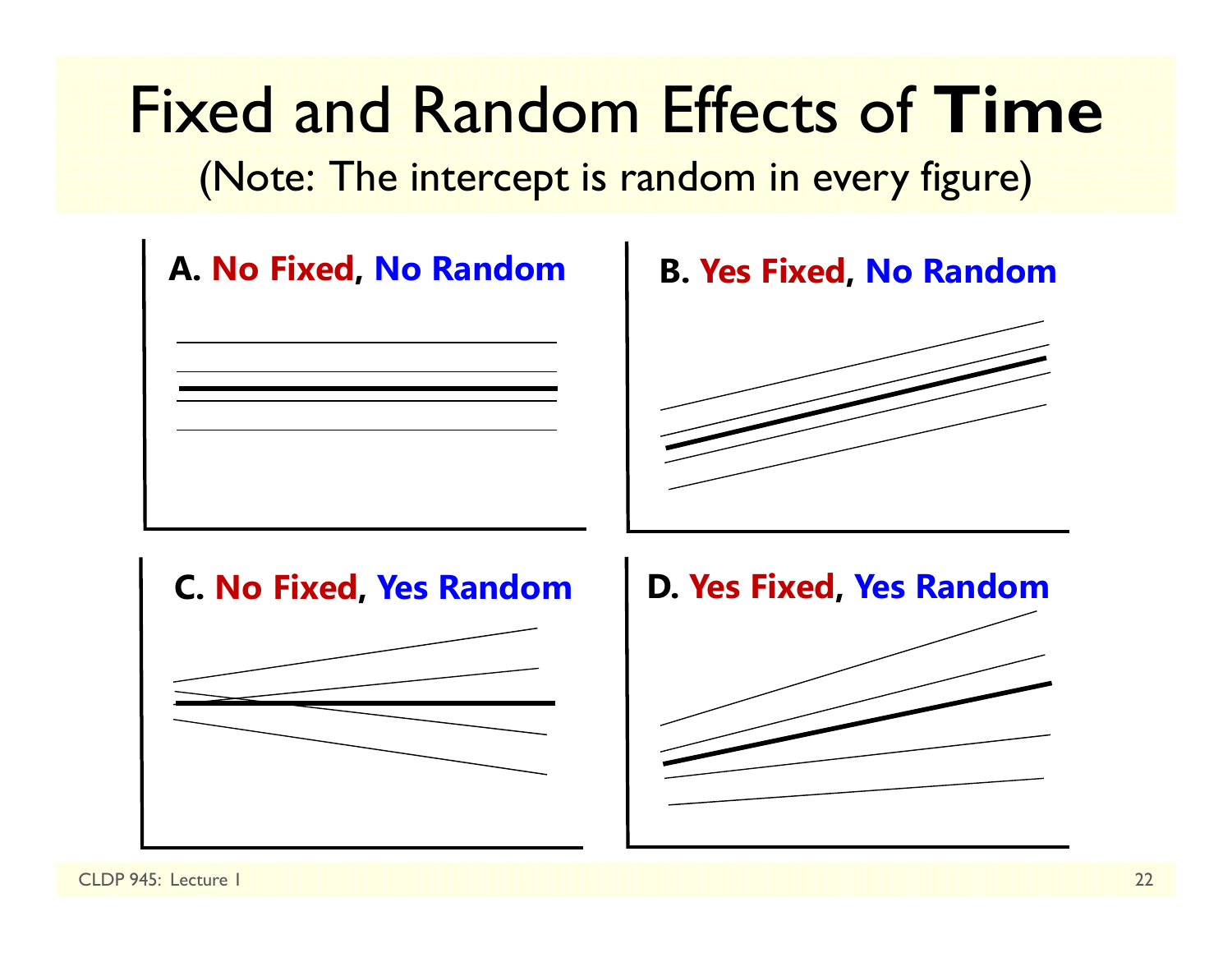### B. Fixed Linear Time, Random Intercept Model (4 parameters: effect of time is FIXED only)

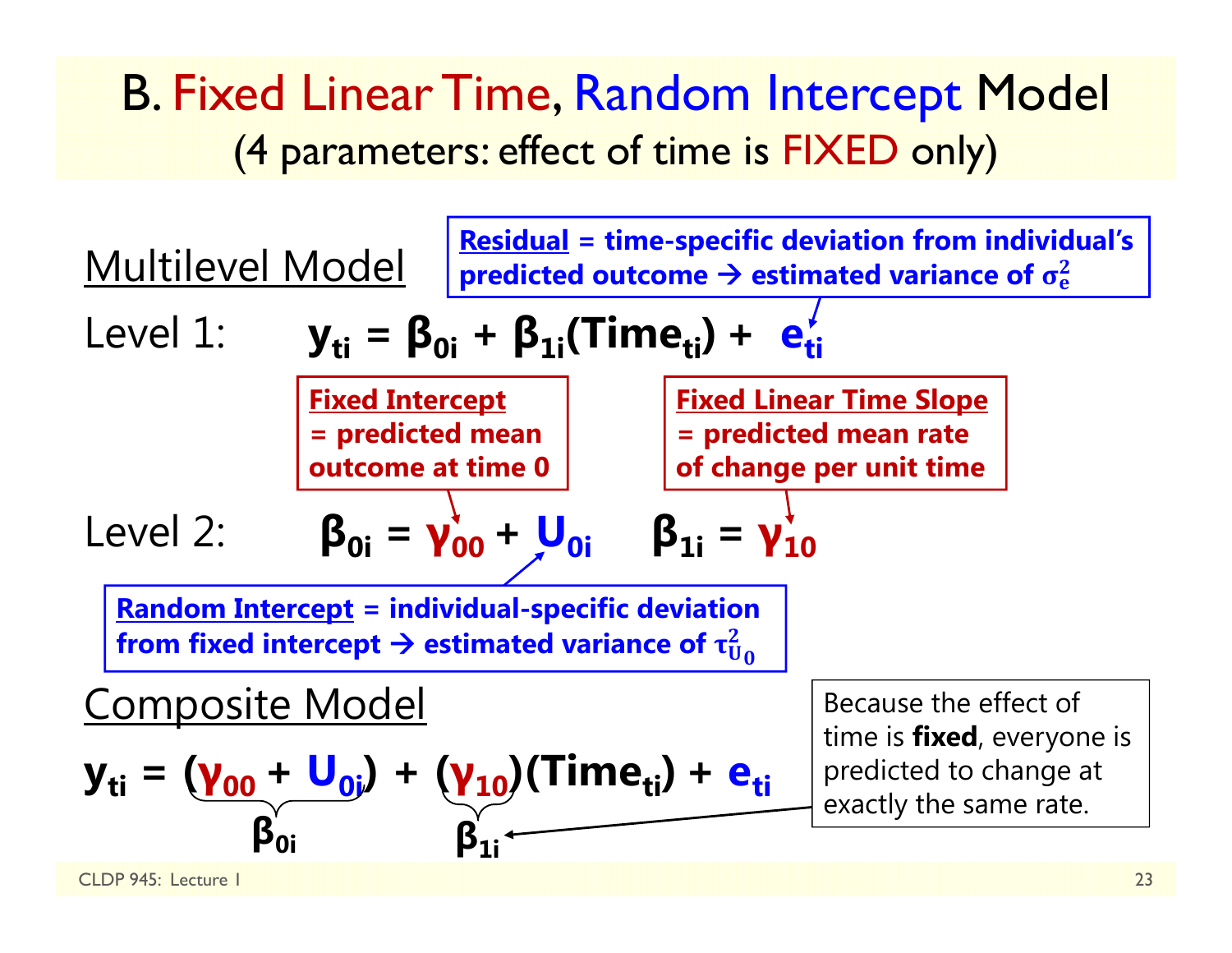### C or D: Random Linear Time Model (6 parms)

| Multilevel Model                                                                  | Residual = time-specific deviation from individual's<br>predicted outcome $\rightarrow$ estimated variance of $\sigma_e^2$ |                                                               |                                                                             |
|-----------------------------------------------------------------------------------|----------------------------------------------------------------------------------------------------------------------------|---------------------------------------------------------------|-----------------------------------------------------------------------------|
| Level 1:                                                                          | \n $y_{ti} = \beta_{0i} + \beta_{1i} (Time_{ti}) + e_{ti}^{\prime}$ \n                                                     | \n $\frac{Fixed\text{Intercept}}{= predicted\text{ mean}}$ \n | \n $\frac{Fixed\text{ Linear Time Slope}}{= predicted\text{ mean rate}}$ \n |
| Level 2:                                                                          | \n $\beta_{0i} = \gamma_{00}^{\prime} + U_{0i}$ \n                                                                         | \n $\beta_{1i} = \gamma_{10}^{\prime} + \gamma_{1i}$ \n       |                                                                             |
| Random\text{Intercept} = individual-specific\text{ deviation}                     | Random\text{ linear Time Slope} = individual-specific\text{ deviation}                                                     |                                                               |                                                                             |
| from fixed intercept at time 0                                                    | individual-specific\text{ deviation}                                                                                       | estimated                                                     |                                                                             |
| from fixed inverse of $\tau_{00}^2$                                               | estimated linear time slope                                                                                                | estimated                                                     |                                                                             |
| Composite \text{ variance of } \tau_{00}^2                                        | estimated variance of $\tau_{01}^2$                                                                                        | of random                                                     |                                                                             |
| Composite Model                                                                   | outcorresponding vectors                                                                                                   | outcorresponds                                                |                                                                             |
| $y_{ti} = (\gamma_{00} + U_{0i}) + (\gamma_{10} + U_{1i})(Time_{ti}) + e_{ti}$ \n | \n $\beta_{0i}$ \n                                                                                                         | \n $\beta_{1i}$ \n                                            |                                                                             |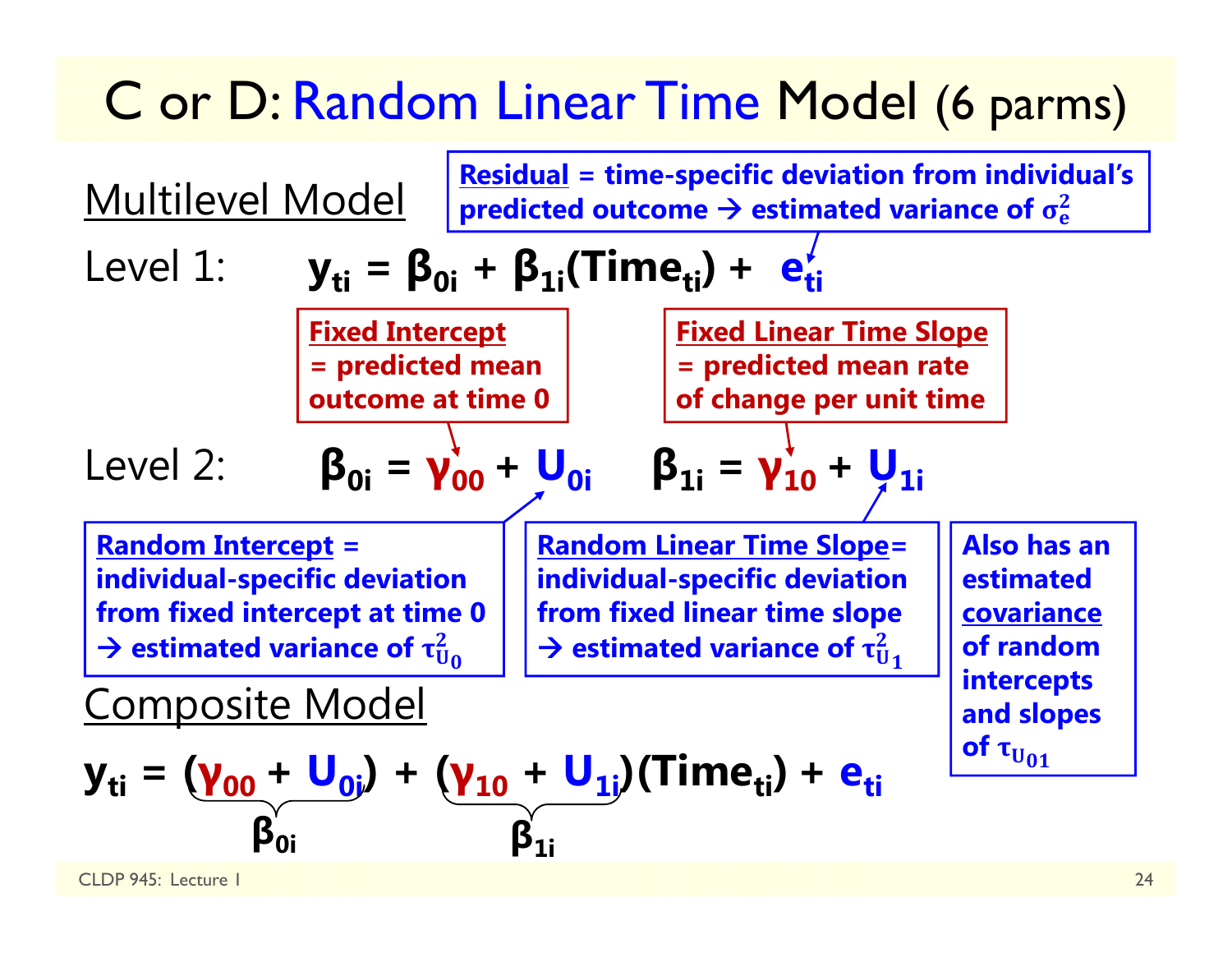### Random Linear Time Model



CLDP 945: Lecture 1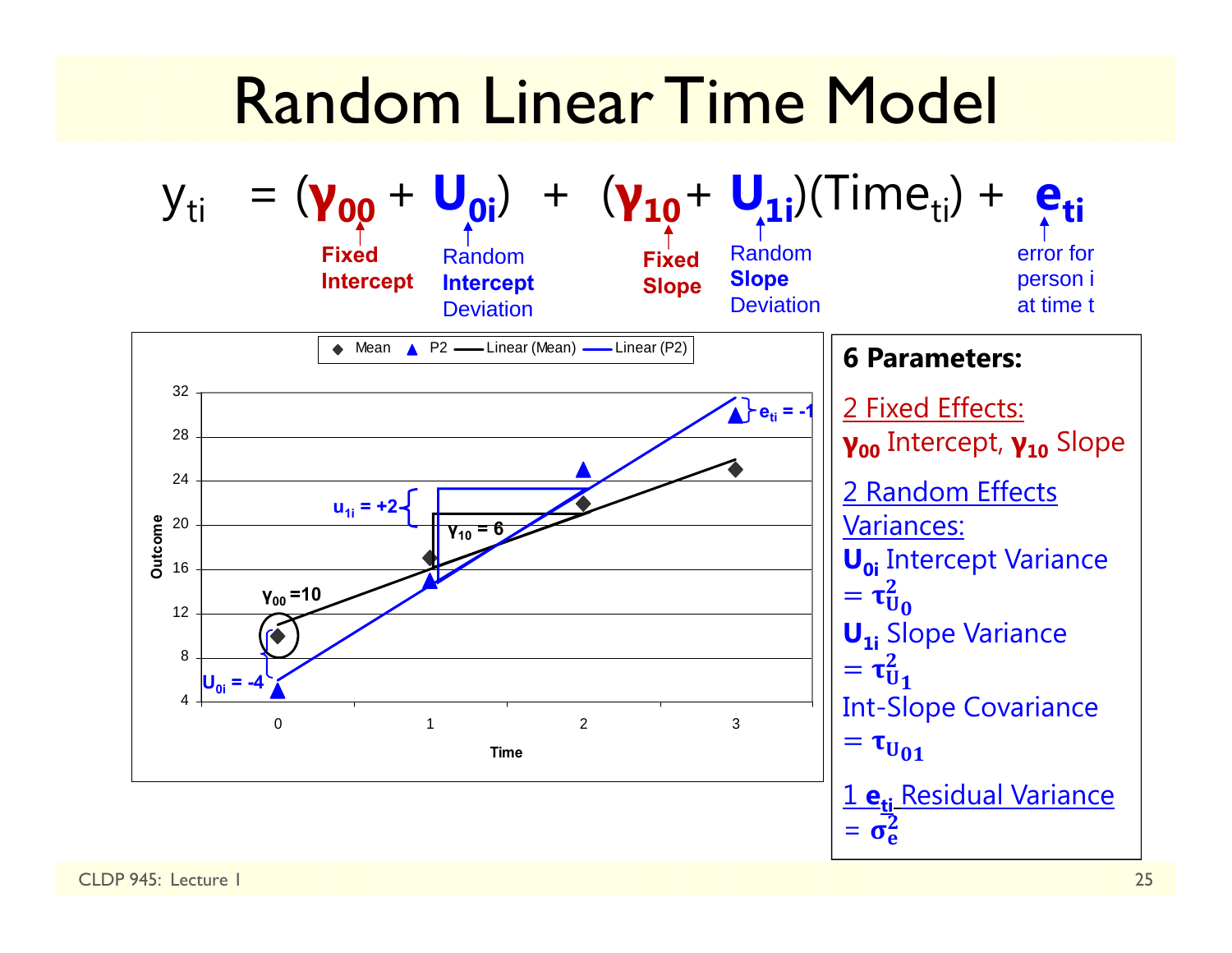### Summary: Sequential Models for Effects of Time

Level 1:  $y_{ti} = β_{0i} + e_{ti}$ Level 2: **β0i <sup>=</sup> γ00 <sup>+</sup> U0i**Composite:  $y_{ti} = y_{00} + U_{0i} + e_{ti}$  Empty Means, Random Intercept Model: 3 parms = **γ<sub>οο</sub>, σ<sup>2</sup>**  $\frac{2}{\rm e}$ ,  $\tau_{\rm U}^2$  $\frac{2}{\mathsf{U}_0}$ 

| Level 1: $y_{ti} = \beta_{0i} + \beta_{1i}(Time_{ti}) + e_{ti}$   Fixed Linear Time, |                                                                                                            |
|--------------------------------------------------------------------------------------|------------------------------------------------------------------------------------------------------------|
| Level 2: $\beta_{0i} = \gamma_{00} + U_{0i}$<br>$\beta_{1i} = \gamma_{10}$           | Random Intercept Model:<br>4 parms = $\gamma_{00}$ , $\gamma_{10}$ , $\sigma_{e}^{2}$ , $\tau_{U_{0}}^{2}$ |

Composite:  $y_{ti} = (y_{00} + U_{0i}) + y_{10}$ (Time<sub>ti</sub>) + e<sub>ti</sub>

Level 1:  $y_{ti} = β_{0i} + β_{1i}(Time_{ti}) + e_{ti}$  Random Linear Time Model: Level 2: **β0i <sup>=</sup> γ00 <sup>+</sup> U0iβ1i <sup>=</sup> γ10 <sup>+</sup> U1i**6 parms = **γ<sub>οο</sub>, γ<sub>10</sub>, σ** $\frac{2}{6}$  $\frac{2}{\rm e}$ ,  $\tau_{\rm U}^2$  $\overset{\mathbf{2}}{\mathbf{U}}\mathbf{0}^{\prime}$  $\tau_{\bar{U}}$  $\frac{2}{\mathsf{U}_\mathbf{1'}}$   $\boldsymbol{\tau}_{\mathsf{U}_\mathbf{01}}(\boldsymbol{\rightarrow}$  cov of  $\mathsf{U}_{\mathsf{0i}}$  and  $\mathsf{U}_{\mathsf{1i}}$ )

Composite: y<sub>ti</sub> = (γ<sub>00</sub> + U<sub>0i</sub>) + (γ<sub>10</sub>+ U<sub>0i</sub>)(Time<sub>ti</sub>) + e<sub>ti</sub>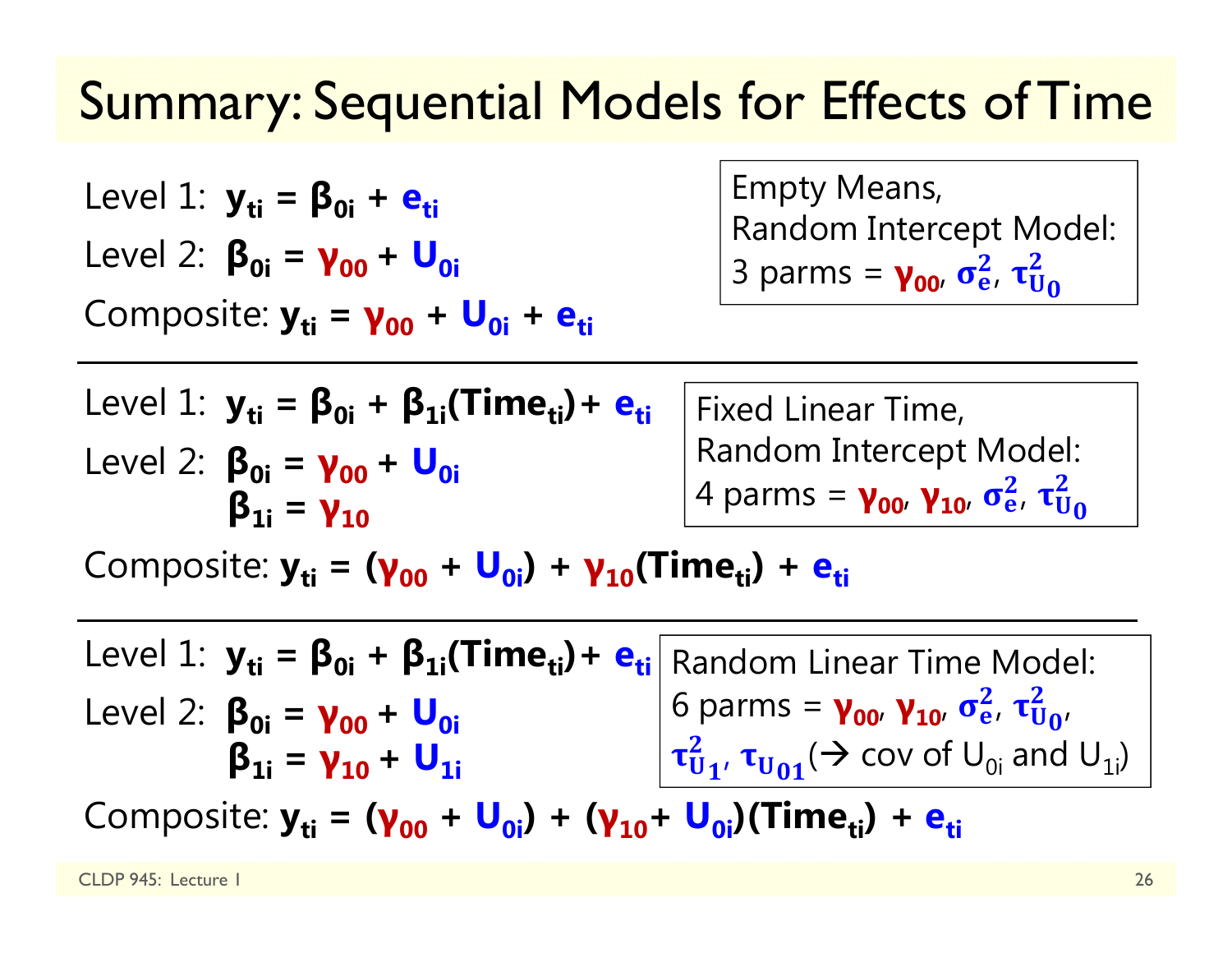### Random Linear Time Models Imply:

- **People differ from each other systematically in TWO ways**—in intercept  $(U_{0i})$  and slope  $(U_{1i})$ , which implies **TWO kinds of BP variance**, which translates to **TWO sources of person dependency**  (covariance or correlation in the outcomes from the same person)
- If so, after controlling for both BP intercept and slope differences (by estimating the  $\tau_{\mathrm{U}}^{2}$  $_{\rm U_0}^2$  and  $\rm \tau_U^2$  $^2_{{\mathbf{U}}_{\mathbf{1}}}$  variances in the **G** matrix), the  $\mathbf{e}_{\mathbf{t}}$ **residuals** (whose variance and covariance are estimated in the **R** matrix) should be **uncorrelated with homogeneous variance across time**, as shown (or else a different **R** matrix is needed):

| Level-2          | Level-1 <b>R</b> matrix: |  |  |  |
|------------------|--------------------------|--|--|--|
| <b>G</b> matrix: | REPEATED TYPE=VC         |  |  |  |
| <b>RANDOM</b>    |                          |  |  |  |
| TYPE=UN          |                          |  |  |  |
|                  |                          |  |  |  |
|                  |                          |  |  |  |
|                  |                          |  |  |  |

**G** and **R** combine to create a total **V** matrix whose per-person structure depends on the specific time occasions for each person in **Z** (flexible for unbalanced time)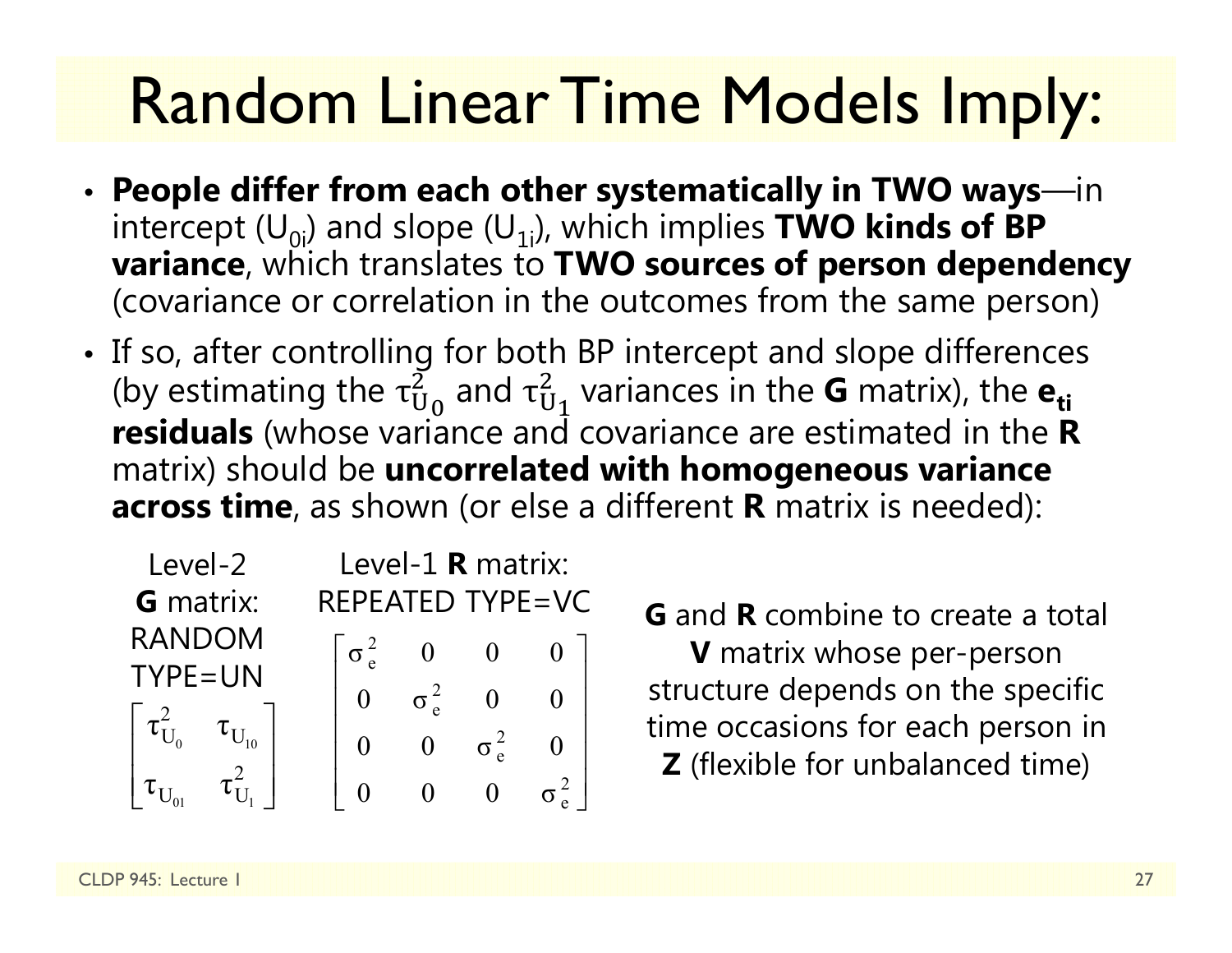### What Does Each Side of the Model Need?

- • Nested models (i.e., in which one is a subset of the other) can now differ from each other in two important ways
- **Model for the Means**  $\rightarrow$  which predictors and which **fixed effects** of them are included in the model
	- > Does not require assessment of relative model fit using LL or -2LL (can use univariate or multivariate Wald tests for this)
- **Model for the Variance**  $\rightarrow$  what the pattern of variance and covariance of residuals from the same unit should be
	- > DOES require assessment of relative model fit using LL or -2LL
	- Cannot use the Wald test *p*-values that show up on the output for testing significance of variances because those *p*-values are use a two-sided sampling distribution for what the variance could be (but variances cannot be negative, so those *p*-values are not valid)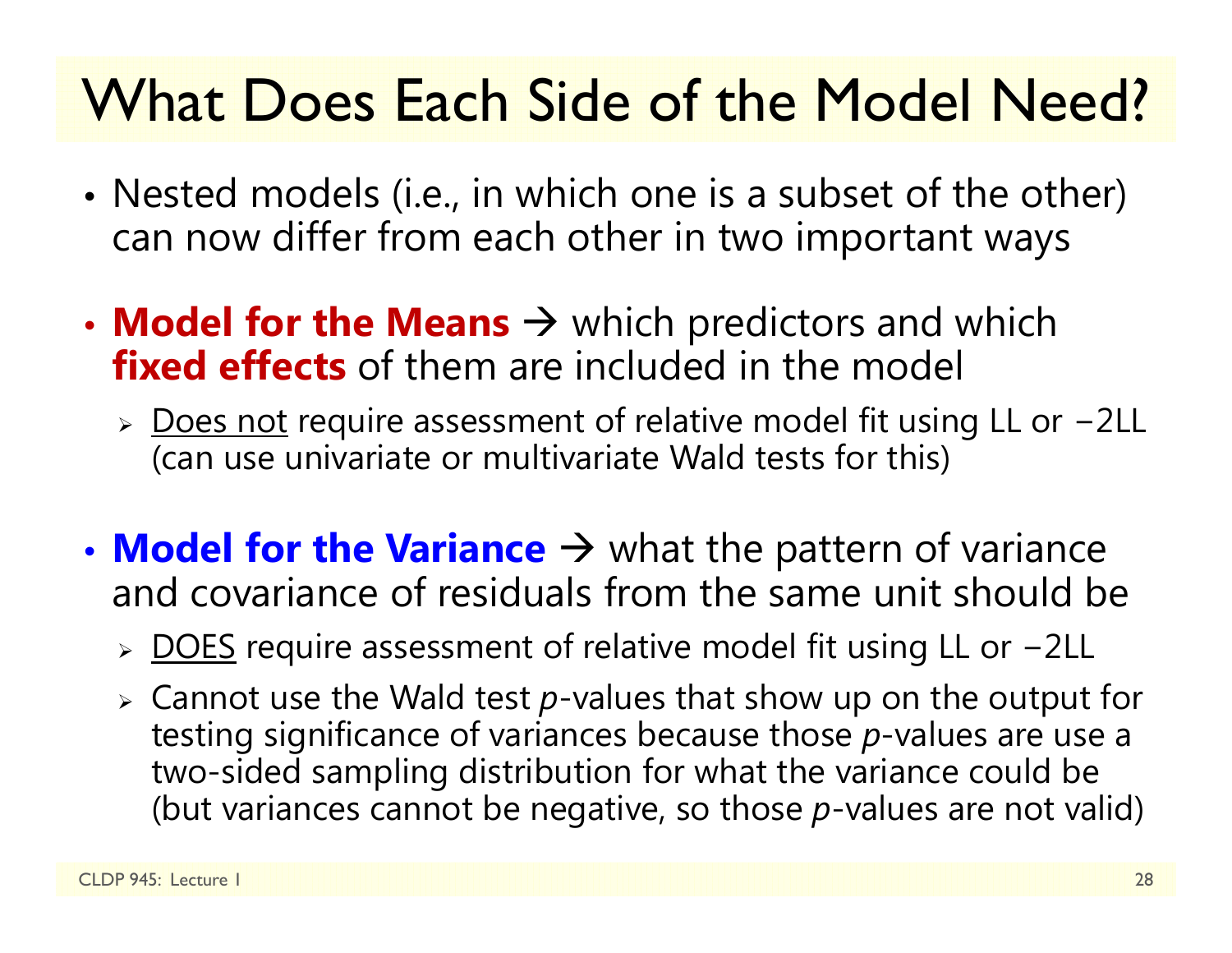### Testing Significance of Fixed Effects (of Predictors) in the Model for the Means

- • Any single-df **fixed effect** has 4-5 relevant pieces of output:
	- **Estimate** = best guess for the fixed effect from our data
	- **Standard Error** = precision of fixed effect estimate (quality of most likely estimate)
	- *t***-value or**  *z***-value** = Estimate / Standard Error
	- *p***-value** = probability that fixed effect estimate is ≠ 0
	- **95% Confidence Interval** = Estimate ± 1.96\*SE = range in which true (population) value of estimate is expected to fall 95% of the time
- Compare test statistic (*t* or *z*) to critical value at chosen level of significance (known as alpha): this is a "**univariate Wald test** "
- Whether the p-value is based on t or z varies by program...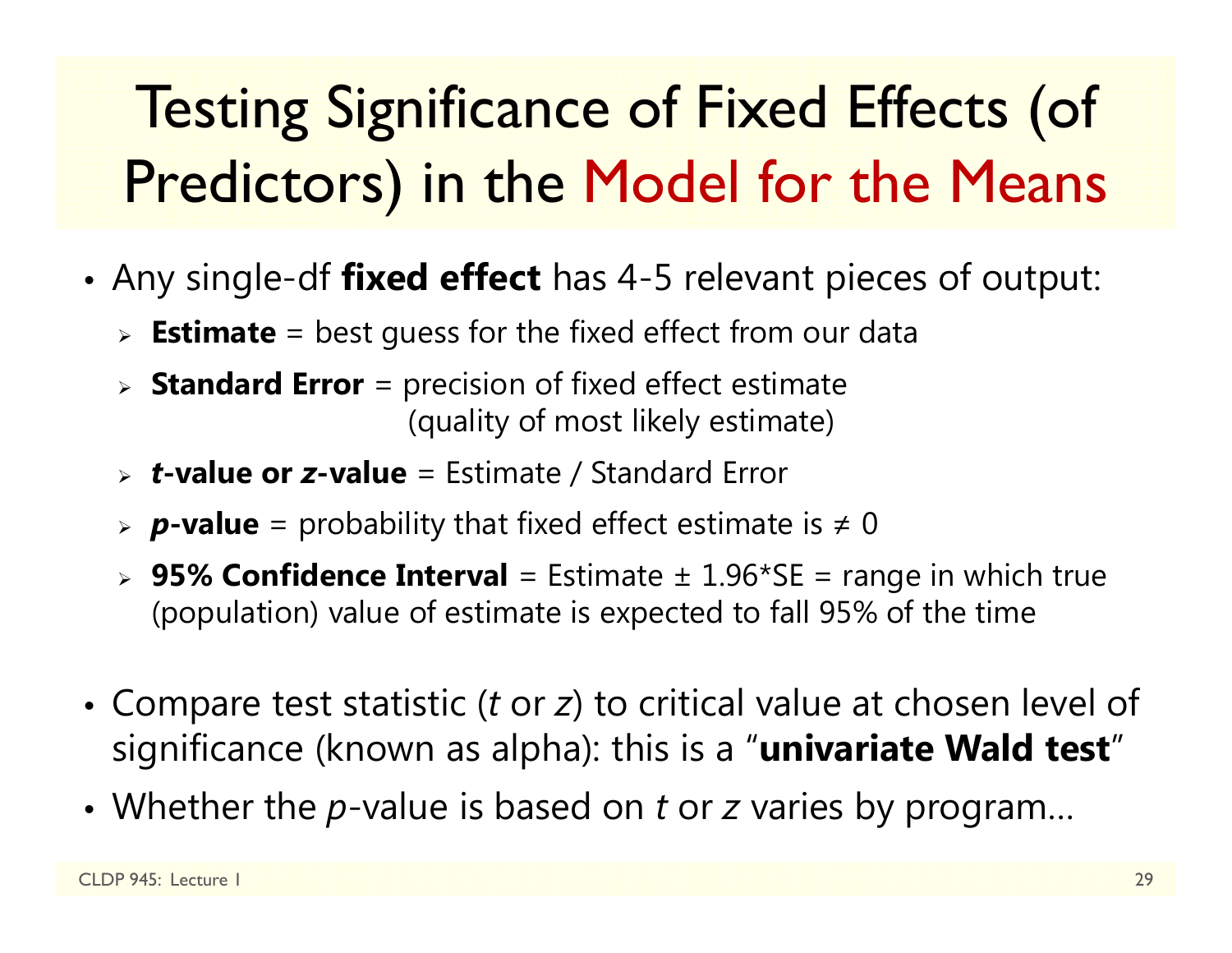### Evaluating Significance of Fixed Effects

Fixed effects can be tested via **Wald** tests: the ratio of its estimate/SE forms a statistic we compare to a distribution

|                                                                                      | Denominator DF<br>is infinite<br>(Proper Wald test) | Denominator DF is<br>estimated instead<br>("Modified" Wald test) |
|--------------------------------------------------------------------------------------|-----------------------------------------------------|------------------------------------------------------------------|
| Numerator $DF = 1$<br>(test one fixed effect) is<br><b>Univariate Wald Test</b>      | use <b>z</b> distribution<br>(Mplus, STATA)         | use <b>t</b> distribution<br>(SAS, SPSS)                         |
| Numerator $DF > 1$<br>(test $2 + fixed$ effects) is<br><b>Multivariate Wald Test</b> | use $\chi^2$ distribution<br>(Mplus, STATA)         | use $\bm{F}$ distribution<br>(SAS, SPSS)                         |
| <b>Denominator DF</b><br>options                                                     | not applicable, so<br>DDF is not given              | SAS, STATA 14: BW, KR<br>SAS, STATA 14, SPSS:<br>Satterthwaite   |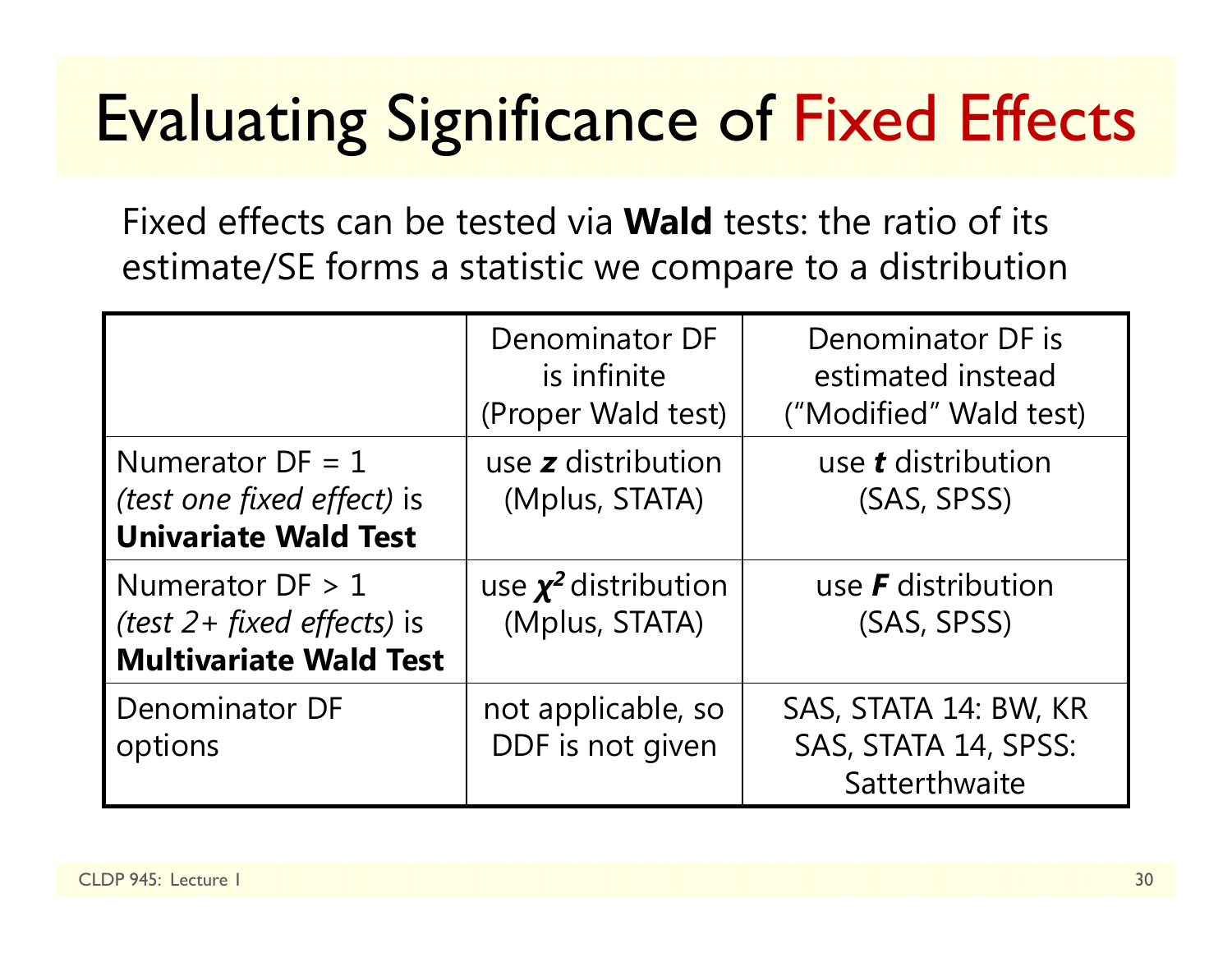# Evaluating Effect Size of Fixed Effects

- Most common measure of effect size in MLM is Pseudo-R 2
	- $\triangleright$  Is supposed to be variance accounted for by predictors
	- $\triangleright$  Multiple piles of variance mean multiple possible values of pseudo R<sup>2</sup> (can be calculated per variance component or per model level)
	- $>$  A fixed linear effect of time will reduce level-1 residual variance  $\sigma_{\rm e}^2$  $\frac{2}{6}$  in **R**
	- $\triangleright$  By how much is the residual variance  $\sigma_{\rm e}^2$  $<sup>2</sup>$  reduced?</sup>

 $\epsilon_{\text{e}}^2 = \frac{\text{residual variance}_{\text{fewer}} - \text{residual variance}_{\text{move}}}{\text{residual variance}_{\text{fewer}}}$ residual variance - residual variancePseudo  $R_e^2 = \frac{7.65 \text{ rad}}{2} \cdot \frac{1.65 \text{ rad}}{2} \cdot \text{residual variance}}$ 

 $\triangleright$  If time varies between persons, then level-2 random intercept variance  $\tau_{\rm U}$  $^2_{{\mathsf U}_0}$  in **G** may also be reduced:

 $\frac{2}{U0} = \frac{1 \text{ and on inductor per variable}}{\text{random intercept variance}}$ Pseudo  $R_{U0}^2 = \frac{\text{random intercept variance}_{\text{fewer}} - \text{random intercept variance}}{\text{random intercept variance}_{\text{fewer}}}$ 

 $\triangleright$  But you are likely to see a (net) INCREASE in  $\tau_{\mathrm{U}}^2$  $^2_{\mathrm{U}_\mathrm{0}}$  instead.... Here's why: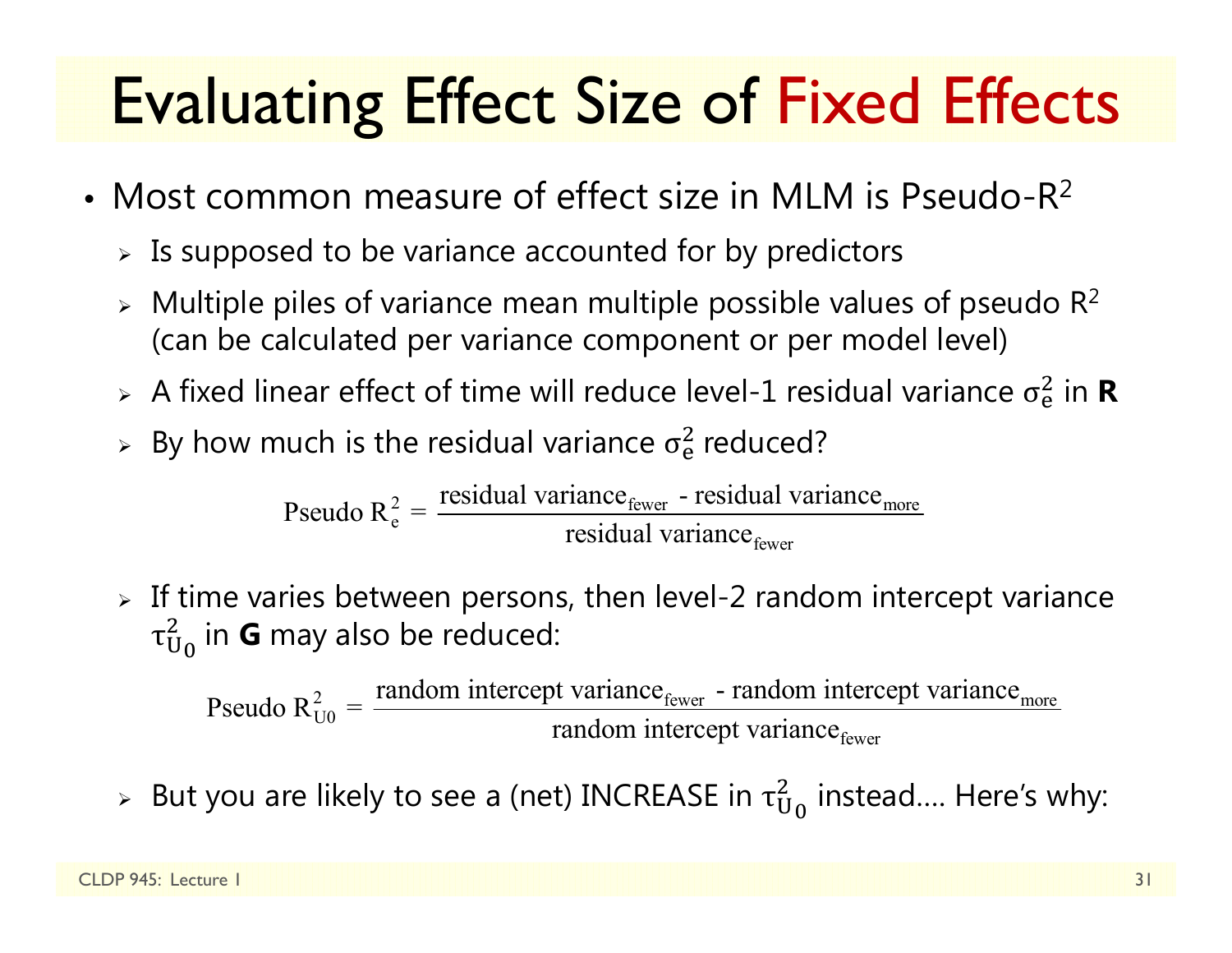### Increases in Random Intercept Variance

- Level-2 random intercept variance  $\tau^2_U$  $_{\rm U_0}^2$  will often increase as a consequence of reducing level-1 residual variance  $\sigma_{\rm e}^2$  $\overline{2}$
- Observed level-2  $\tau^2_{\mathrm{U}}$  $_{\rm U_0}^2$  is NOT just between-person variance
	- > Also has a small part of within-person variance (level-1  $\sigma_{\rm e}^2$ ), or: Observed  $\bm{\tau}^{\scriptscriptstyle\mathcal{L}}_{\mathsf{U}}$  $_{\rm U_0}^2$  = True  $\tau_{\rm U}^2$  $^{2}_{U_{0}}$  + (σ<sup>2</sup><sub>e</sub>  $^{2}_{e}$ /n)
		- **As** *n* occasions increases, bias of level-1  $\sigma_{\rm e}^2$  $\frac{2}{9}$  is minimized
	- $\triangleright$  Likelihood-based estimates of "true"  $\tau_{\mathrm{U}}^2$  $_{\rm U_0}^2$  use ( $\sigma_{\rm e}^2$  $\frac{2}{e}$ /n) as correction factor: True  $\bm{\tau}^{\text{{\tiny \it L}}}_{\text{U}}$  $_{\rm U_0}^2$  = Observed  $\tau_{\rm U}^2$  $\frac{2}{\mathsf{U}_0}$  – ( $\sigma_{\rm e}^2$  $^{2}_{e}$ /n)
- For example: observed level-2  $\tau^2_{\mathrm{U}}$  $\overline{2}$ <sub>0</sub>=4.65, level-1 σ $^2$ e=7.06, *n*=4
	- $\triangleright$  True τ $_\mathrm{U}^2$ ଶ = 4.65 <sup>−</sup>(**7.60**/4) = **2.88** in empty means model
	- $\triangleright$  Add fixed linear time slope  $\rightarrow$  reduce  $\sigma_{\rm e}^2$  $^{2}_{6}$  from 7.06 to 2.17 (R<sup>2</sup> = .69)
	- $>$  But now True  $\tau^2_{\mathrm{U}}$ ଶ = 4.65 <sup>−</sup>(**2.17**/4) = **4.10** in fixed linear time model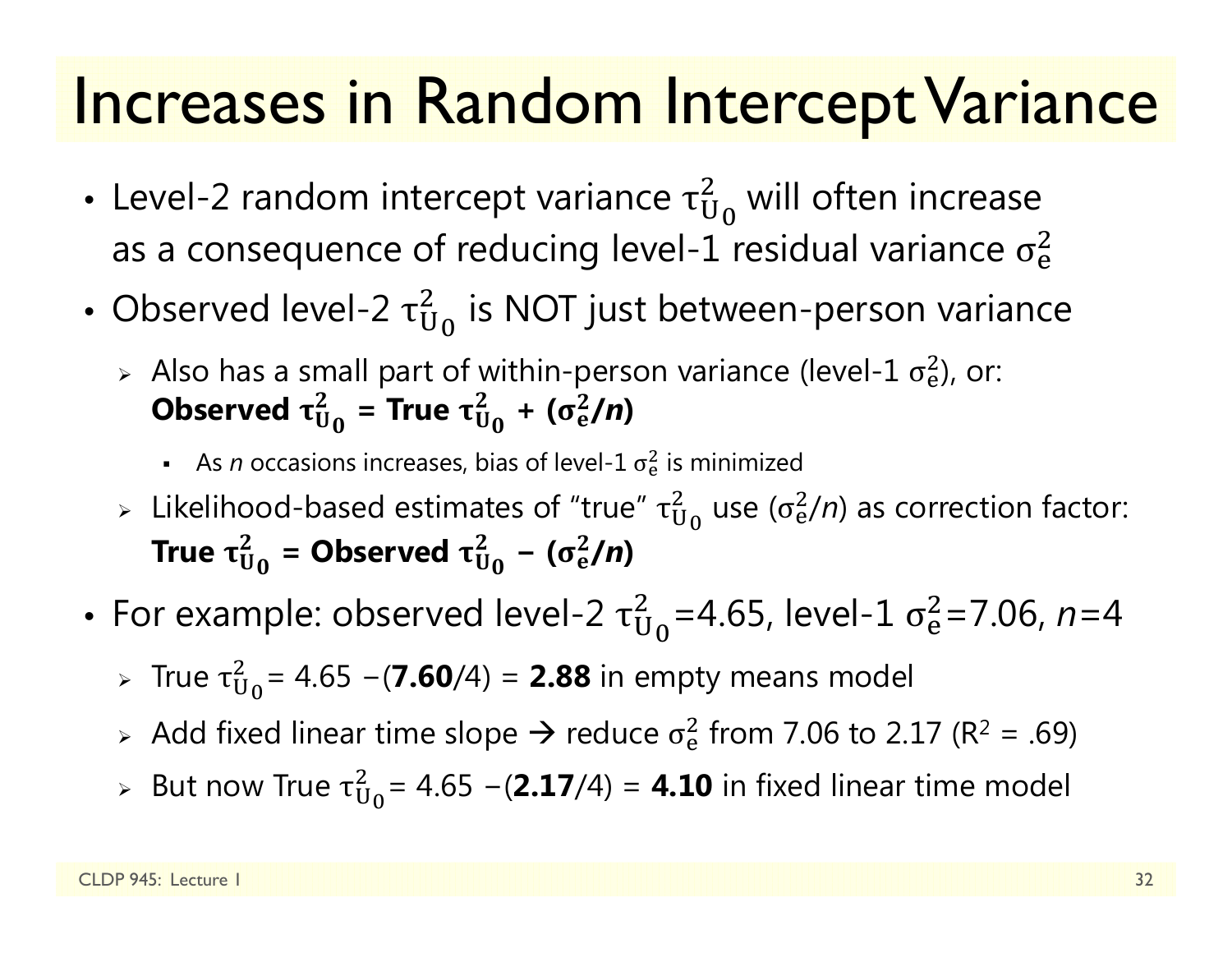# Significance Tests for Choosing Models for the Variance

- Requires assessment of **relative model fit**: how well does the model<br>fit relative to other possible models?
	- Assessment of *absolute* model fit is only possible for balanced data
- Relative fit is indexed by overall model **log-likelihood** (**LL**):
	- $\triangleright\;$  Log of likelihood for each person's outcomes given model parameters
	- Sum log-likelihoods across all independent persons = **model LL**
	- Two flavors: Maximum Likelihood (ML) or Restricted ML (REML)
- What you get for this on your output varies by software…
- Given as <sup>−</sup>2\*log likelihood ( <sup>−</sup>2LL) in SAS or SPSS MIXED: **<sup>−</sup>2LL** gives BADNESS of fit, so **smaller** value = better model
- Given as just log-likelihood (LL) in STATA MIXED and Mplus: **LL** gives GOODNESS of fit, so **bigger** value = better model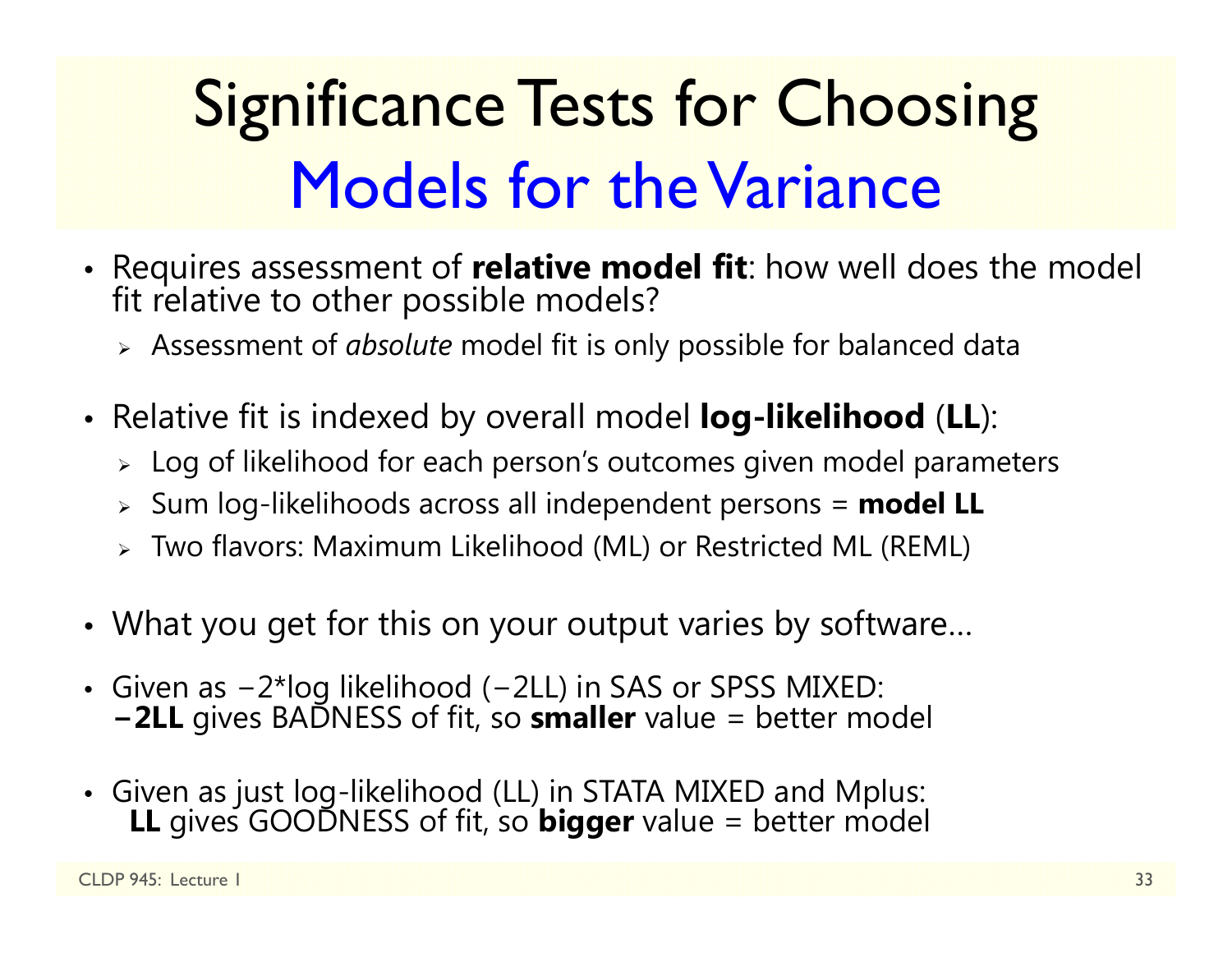### Comparing Models for the Variance

#### •**Two strategies for choosing a model for the variance:**

- Does the more complex model fit better (than a simpler model)?
- Does the simpler model fit worse (than a more complex model)?
- Nested models are compared using a **"likelihood ratio test": <sup>−</sup>2∆LL test** (aka, "χ<sup>2</sup> test" in SEM; "deviance difference test" in MLM)

"fewer" = from model with fewer parameters "more" = from model with more parameters

Results of 1. & 2. must be positive values!

- 1.Calculate  $-2\Delta L$ : if given  $-2L$ , do  $-2\Delta L$  = ( $-2L$ <sub>fewer</sub>) – ( $-2L$ <sub>more</sub>) if given LL, do −2∆LL = −2 \*(LL<sub>fewer</sub> – LL<sub>more</sub>)
- 2.Calculate  $\Delta df =$  (# Parms<sub>more</sub>) – (# Parms<sub>fewer</sub>)
- **3.Compare −2∆LL to χ<sup>2</sup> distribution with df <sup>=</sup>∆df**
- 4.Get *p*-value from CHIDIST in excel or LRTEST option in STATA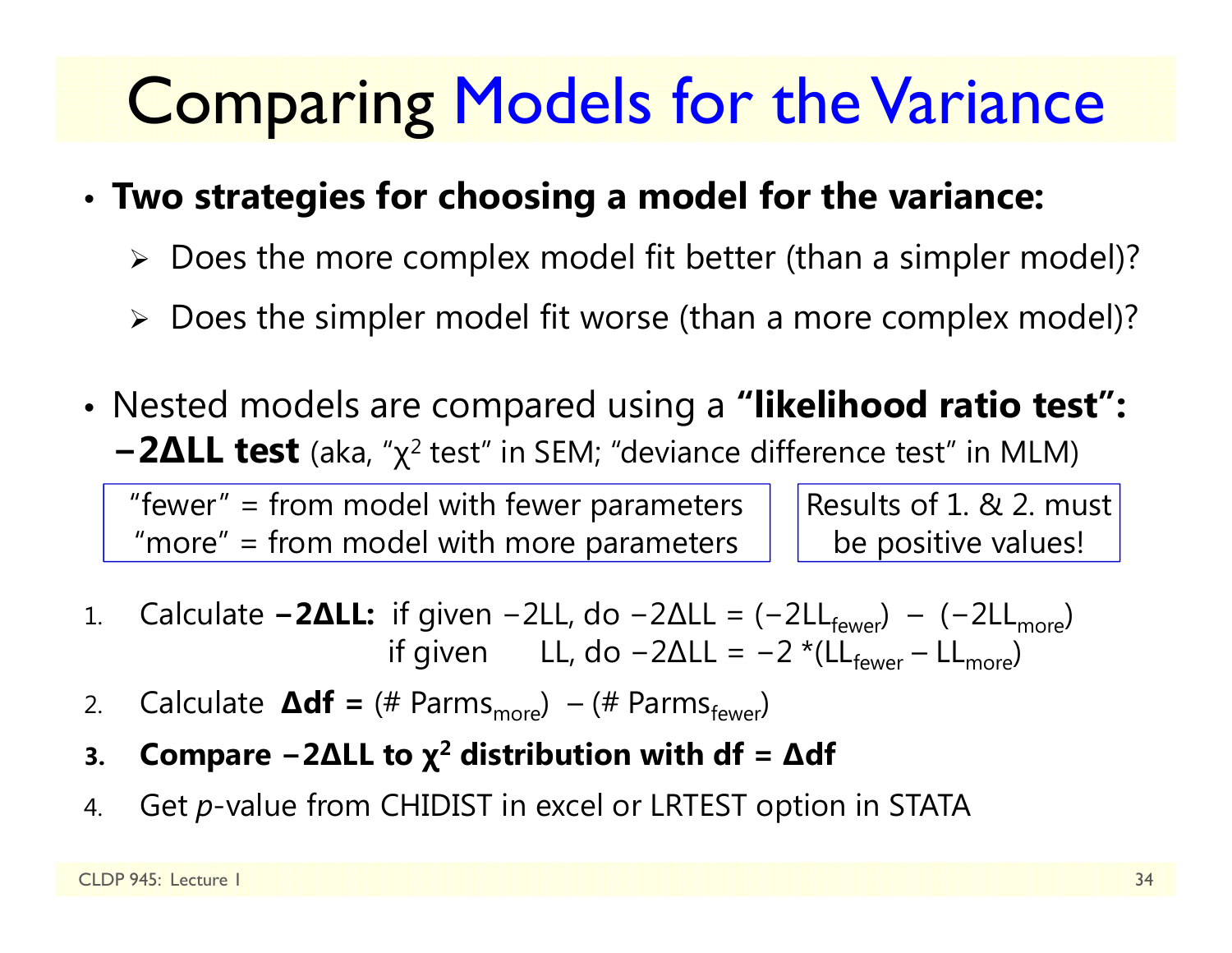### Comparing Models for the Variance

- • What your *p*-value for the −2∆LL test means:
	- If you **ADD** parameters, then your model can get **better** (if −2∆LL test is significant ) or **not better** (not significant)
	- If you **REMOVE** parameters, then your model can get **worse** (if −2∆LL test is significant ) or **not worse** (not significant)
- • Nested or non-nested models can also be compared by **Information Criteria** that also reflect model parsimony
	- $\triangleright$  No significance tests or critical values, just "smaller is better"
	- **AIC** = Akaike IC = −2LL + 2 \*(#parameters)
	- **BIC** = Bayesian IC = −2LL + log(N)\*(#parameters)
	- What "parameters" means depends on flavor (except in stata):
		- ML = ALL parameters; REML = variance model parameters only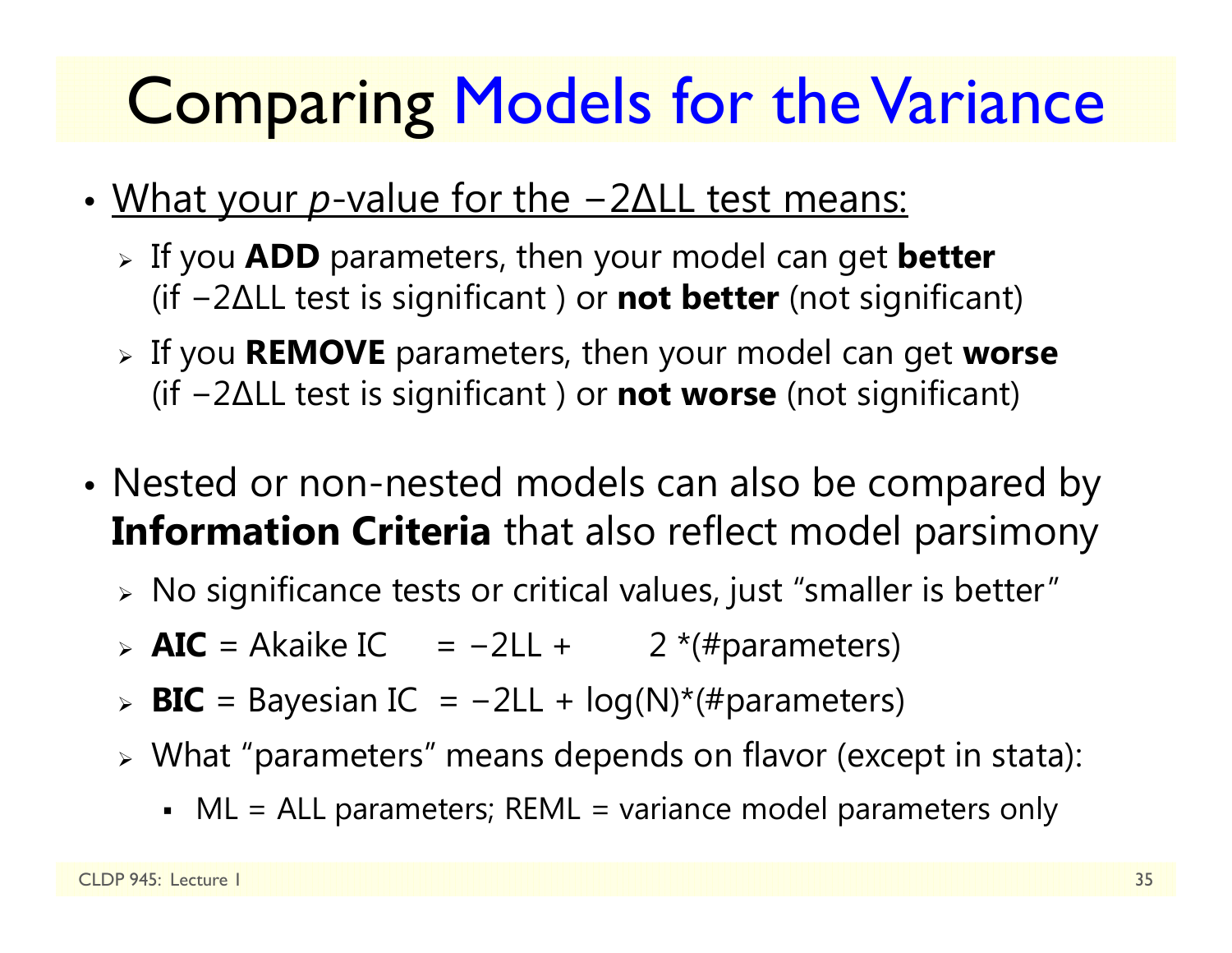## Flavors of Maximum Likelihood

- Remember that Maximum likelihood comes in two flavors:
- **"Restricted (or residual) maximum likelihood"**
	- $\triangleright$  Only available for general linear models or general linear mixed models (that assume normally distributed residuals)
	- $\triangleright$  Is same as LS given complete outcomes, but it doesn't require them
	- > Estimates variances the same way as in LS (accurate)  $\rightarrow \frac{\sum (y_i y_{pred})}{\sum (y_i y_{pred})}$  $\overline{c}$  $\overline{N-k}$
- **"Maximum likelihood" (ML; also called FIML\*)**
	- $\triangleright$  Is more general, is available for the above plus for non-normal outcomes and latent variable models (CFA/SEM/IRT)
	- > Is NOT the same as LS: it under-estimates variances by  $\sum(y_i y_{\rm pred})$ not accounting for the # of estimated fixed effects  $\bm{\rightarrow}$ ଶ N
- *\*FI = Full information it uses all original data (they both do)*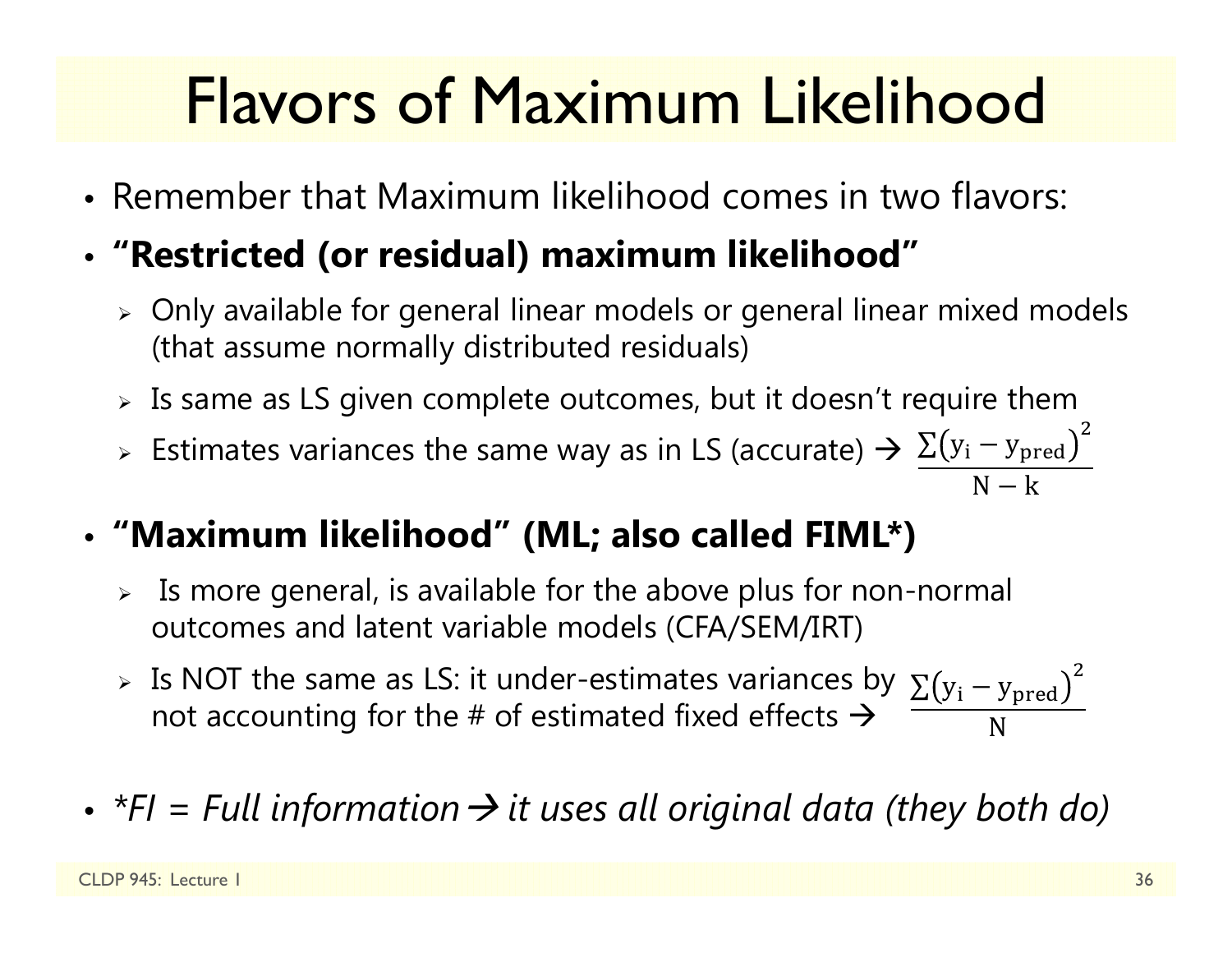# Flavors of Full-Information Maximum Likelihood

- Restricted maximum likelihood (**REML**; used in MIXED)
	- $\triangleright$  Provides unbiased variances
	- $\triangleright$  Especially important for small N (< 100 units)
	- **− 2 ∆LL test** cannot be used to compare models differing in fixed effects (no biggee; we can do this using univariate or multivariate Wald tests)
	- **− 2 ∆LL test** MUST be used to compare different models for the variance
- Maximum likelihood (**ML**; also used in MIXED)
	- $\triangleright$  Variances (and SEs) are too small in small samples
	- $\triangleright$  Is only option in most software for path models and SEM
	- **− 2 ∆LL test** can be used to compare **any** nested model; must be used to compare different models for the variance

$$
\frac{\sum (y_i - y_{pred})^2}{N}
$$

 $\rm \Sigma(y_{i}-y_{pred}$  $\overline{c}$  $\mathsf{N}-\mathsf{k}$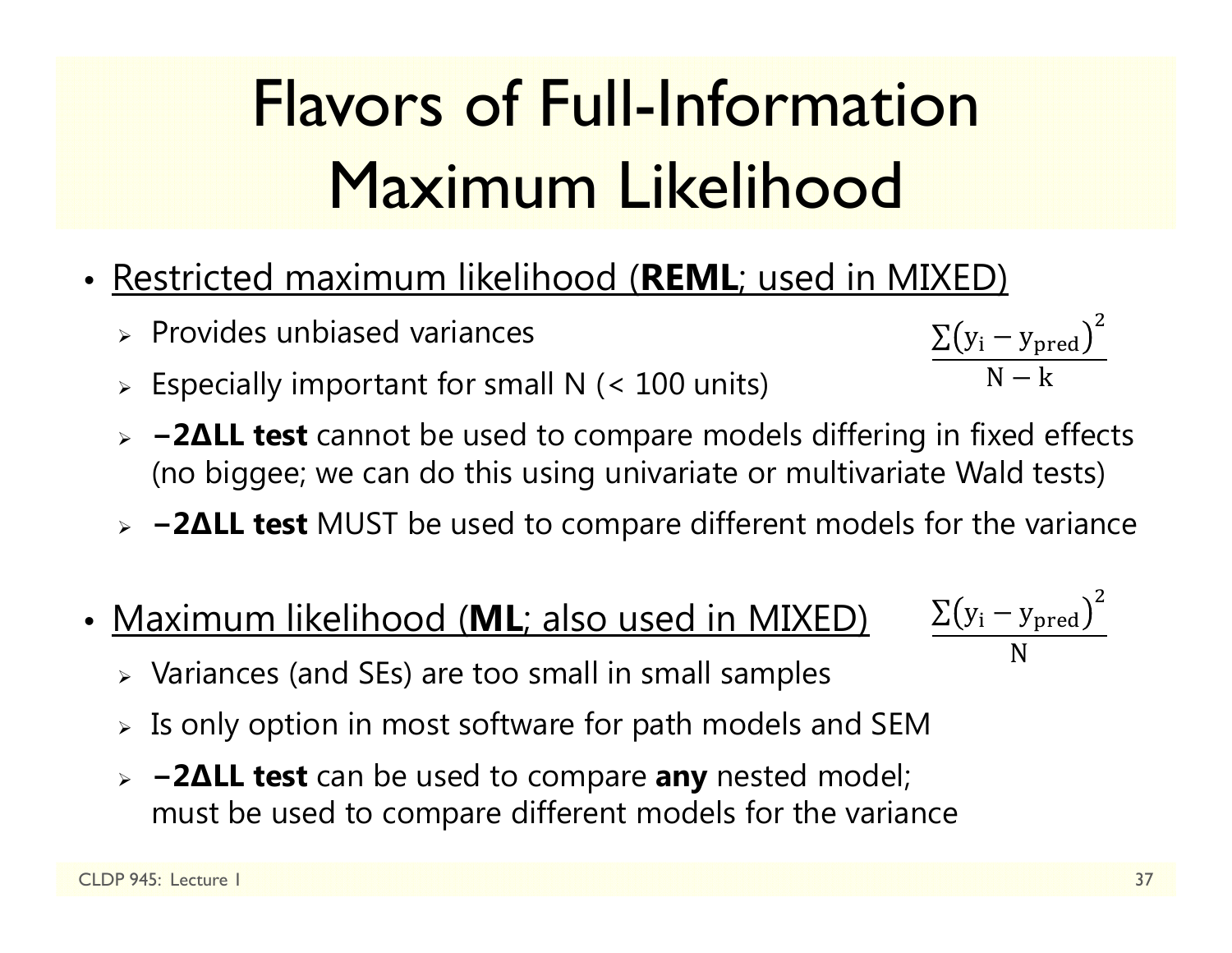### ML vs. REML in a nutshell

| Remember "population"<br>vs. "sample" formulas<br>for calculating variance? | <b>"Population"</b><br>$\sum(y_i - y_{pred})^2$<br>N                                 | "Sample"<br>$\sum(y_i - y_{pred})^2$<br>$N - k$                               |  |
|-----------------------------------------------------------------------------|--------------------------------------------------------------------------------------|-------------------------------------------------------------------------------|--|
| <b>All comparisons</b><br>must have same N!!!                               | ML                                                                                   | <b>REML</b>                                                                   |  |
| To select, type                                                             | METHOD=ML<br>(-2 log likelihood)                                                     | METHOD=REML default<br>(-2 res log likelihood)                                |  |
| In estimating<br>variances, it treats<br>fixed effects as                   | <b>Known</b> (df for having to<br>also estimate fixed effects<br>is not factored in) | <b>Unknown</b> (df for having<br>to estimate fixed effects<br>is factored in) |  |
| So, in small samples,<br>L2 variances will be                               | <b>Too small</b> (less difference<br>after $N = 30 - 50$ or so)                      | <b>Unbiased</b> (correct)                                                     |  |
| But because it indexes<br>the fit of the                                    | <b>Entire model</b><br>(means + variances)                                           | <b>Variances model only</b>                                                   |  |
| You can compare<br>models differing in                                      | <b>Fixed and/or random</b><br><b>effects</b> (either/both)                           | <b>Random effects only</b><br>(same fixed effects)                            |  |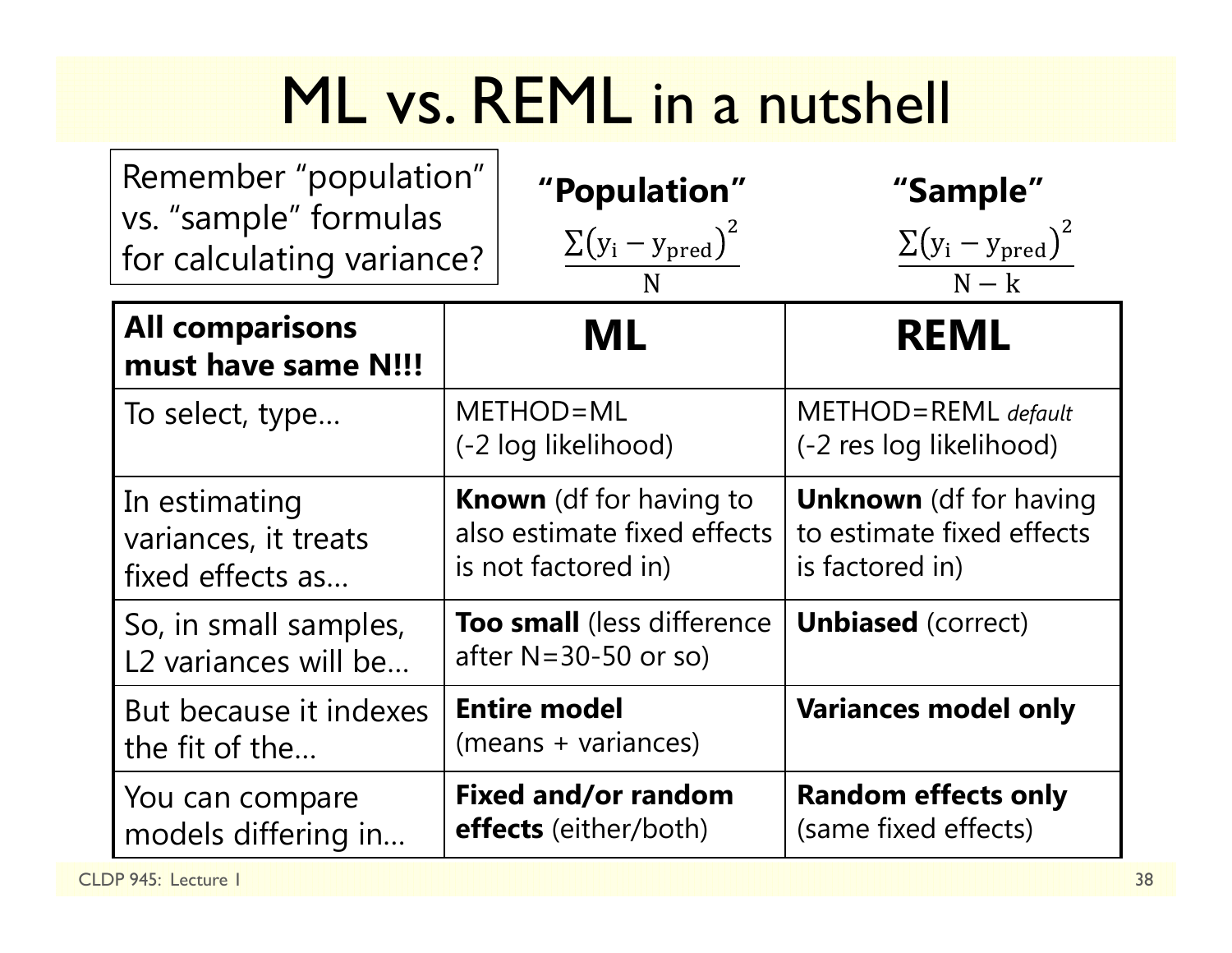# Rules for Comparing Models

#### **All observations must be the same across models!**

| <b>Type of</b><br><b>Comparison:</b>                       | <b>Means Model</b><br>(Fixed)<br>Only                                                                                 | <b>Variance Model</b><br>(Random)<br>Only                                | <b>Both Means and</b><br><b>Variances Model</b><br><b>(Fixed and Random)</b> |
|------------------------------------------------------------|-----------------------------------------------------------------------------------------------------------------------|--------------------------------------------------------------------------|------------------------------------------------------------------------------|
| <b>Nested?</b><br>YES, can do<br>significance<br>tests via | Fixed effect<br><i>p</i> -values from<br>ML or REML<br>$-$ OR $-$<br>$ML -2\Delta LL$ only<br>(NO REML $-2\Delta L$ ) | NO $p$ -values<br>$REML -2ALL$<br>$(ML - 2\Delta LL)$ is<br>ok if big N) | $ML - 2\Delta LL$ only<br>(NO REML $-2\Delta L$ )                            |
| Non-Nested?<br>NO signif. tests,<br>instead see            | ML AIC, BIC<br>(NO REML AIC, BIC)                                                                                     | REML AIC, BIC<br>(ML ok if big N)                                        | ML AIC, BIC only<br>(NO REML AIC, BIC)                                       |

### **Compare Models Differing In:**

Nested = one model is a direct subset of the other

Non-Nested = one model is not a direct subset of the other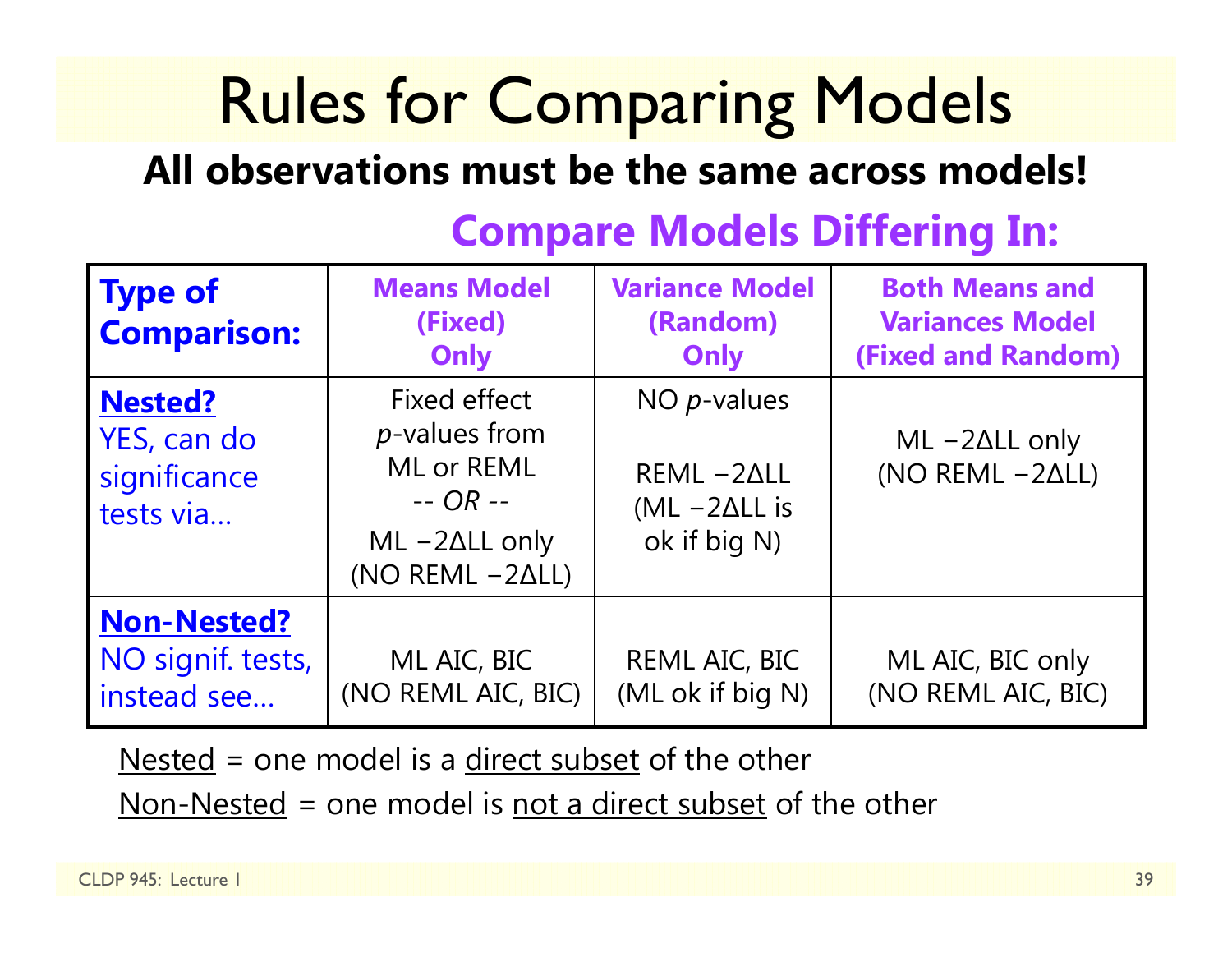### 3 Decision Points for Model Comparisons

- 1. Are the models **nested** or **non-nested** ?
	- Nested: have to add OR subtract effects to go from one to other
		- Can conduct significance tests for improvement in fit
	- Non-nested: have to add AND subtract effects
		- No significance tests available for these comparisons
- 2. Differ in model for the **means**, **variances**, or **both** ?
	- Means? Can only use − 2 ∆LL tests if ML (or *p*-value of each fixed effect)
	- Variances? Can use ML (or preferably REML) − 2 ∆LL tests, no *p*-values
	- $\triangleright$  Both sides? Can only use − 2 ∆LL tests if ML
- 3. Models estimated using **ML** or **REML** ?
	- $\triangleright$  ML: All model comparisons are ok
	- $\triangleright$  REML: Model comparisons are ok for the variance parameters only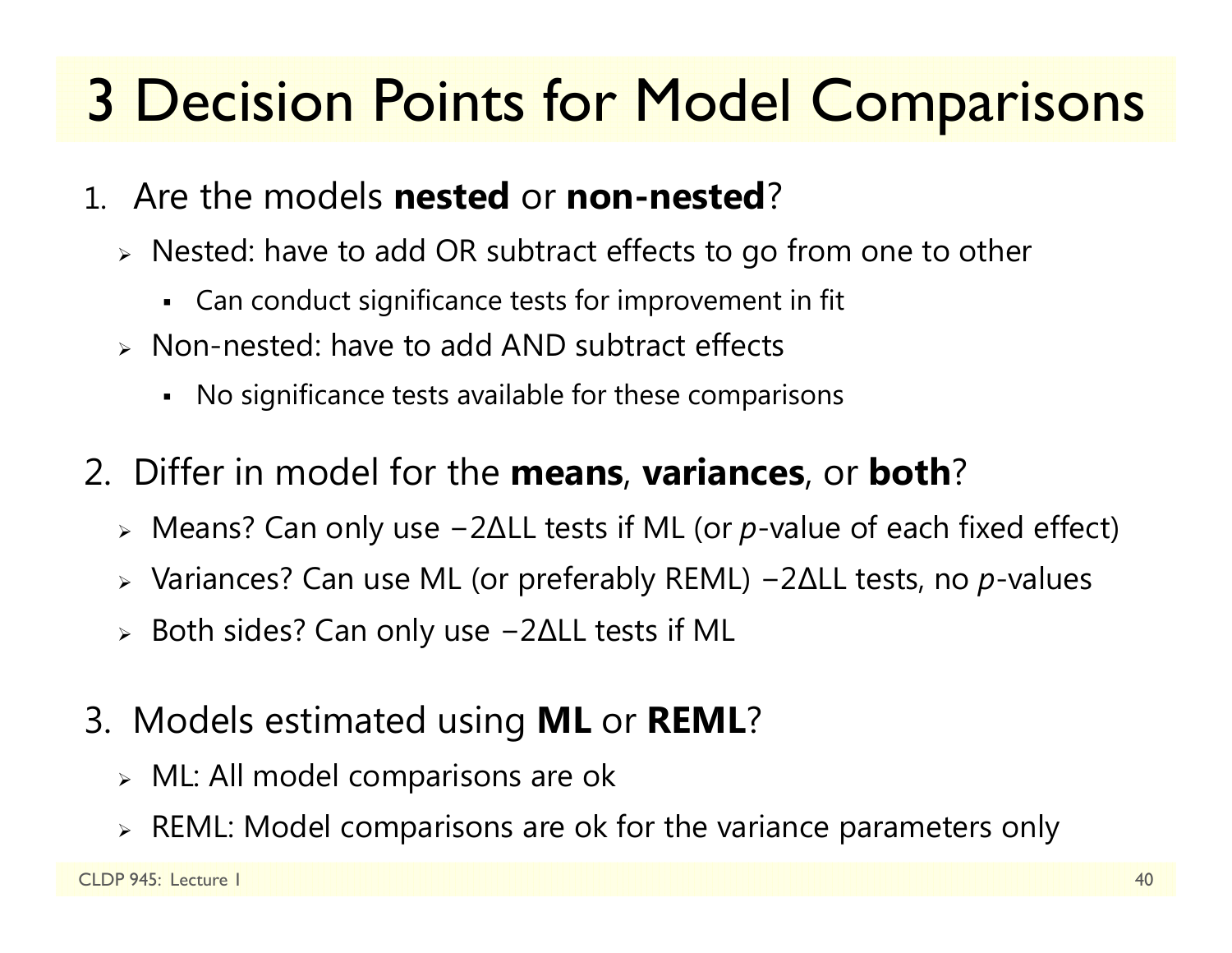### Effect Size for Random Effects Variances

- • We can test if a random effect variance is significant, but the variance estimates are not likely to have inherent meaning
	- e.g., "I have a significant fixed linear time effect of **γ10 = 1.72**, so people increase by 1.72/time on average. I also have a significant random linear time slope variance of  $\tau_{U_1}^2$  = 0.91, so people need their own slopes (people change differently). But how much is a variance of **0.91**, really?"

#### •**95% Random Effects Confidence Intervals** can tell you

- $\triangleright\;$  Can be calculated for each effect <u>that is random i</u>n your model
- $\triangleright$  Provide range around the fixed effect within which 95% of your sample is predicted to fall, based on your random effect variance:

Random Effect 95% CI = fixed effect  $\pm (1.96*\sqrt{\text{Random Variance}})$ 

 $_{10} \pm \left(1.96*\sqrt{\tau_{U_1}^2}\right) \rightarrow 1.72 \pm \left(1.96*\sqrt{0.91}\right)$ Linear Time Slope 95% CI =  $\gamma_{10} \pm (1.96 \sqrt[k]{\tau_{\text{UL}}}) \rightarrow 1.72 \pm (1.96 \sqrt[k]{0.91}) = -0.15$  to 3.59

 $\triangleright$  So although people improve on average, individual slopes are predicted to range from −0.15 to 3.59 (so some people may actually decline)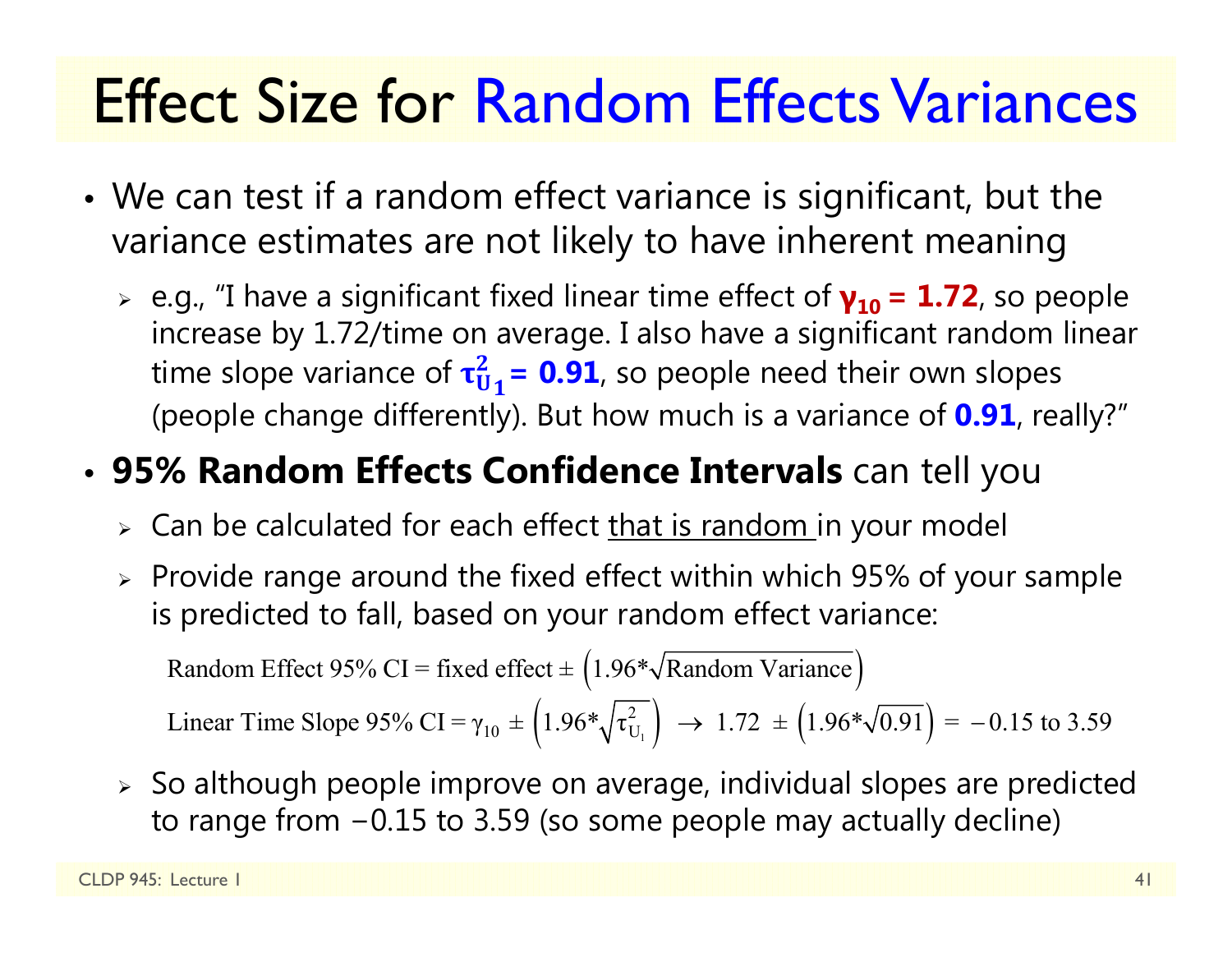# Another Variance Model Effect Size: Intercept/Slope Reliability

• Another measure of effect size for random effects variances is **Intercept Reliability (IR) or Slope Reliability (SR)**



- •• IR formula is the same, just replacing  $\pmb{\sigma_{L1}^2}$  $\frac{2}{11}$  with 1
- • SR is known as growth rate reliability in context of time (Willett, 1989)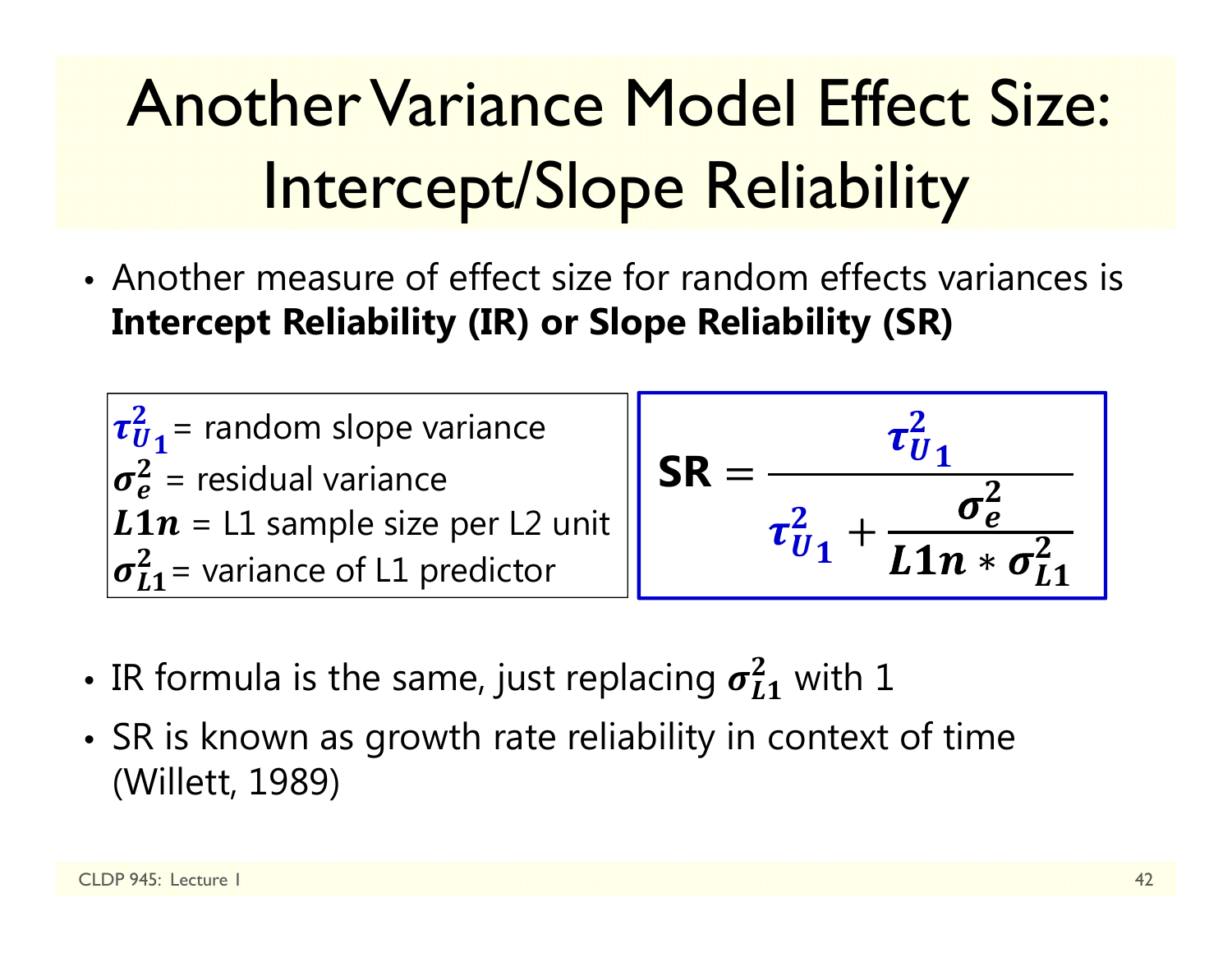### The Big Picture of Longitudinal Data: **Models for the Means for Time**

- • What kind of change occurs on average over "time"? There are two baseline models to consider:
	- > "**Empty**" → only a fixed intercept (predicts no change)
	- $\triangleright$  "Saturated"  $\rightarrow$  all occasion mean differences from time 0 (ANOVA model that uses # fixed effects= *n* ) *\*\*\* may not be possible in unbalanced data*



In-between options: polynomial slopes, piecewise slopes, nonlinear slopes…

#### **Saturated Means:**

Reproduces mean at each occasion

**# Fixed Effects** 

**= # Occasions**

### Good fit **Good fit**

#### *Name… that… Trajectory!*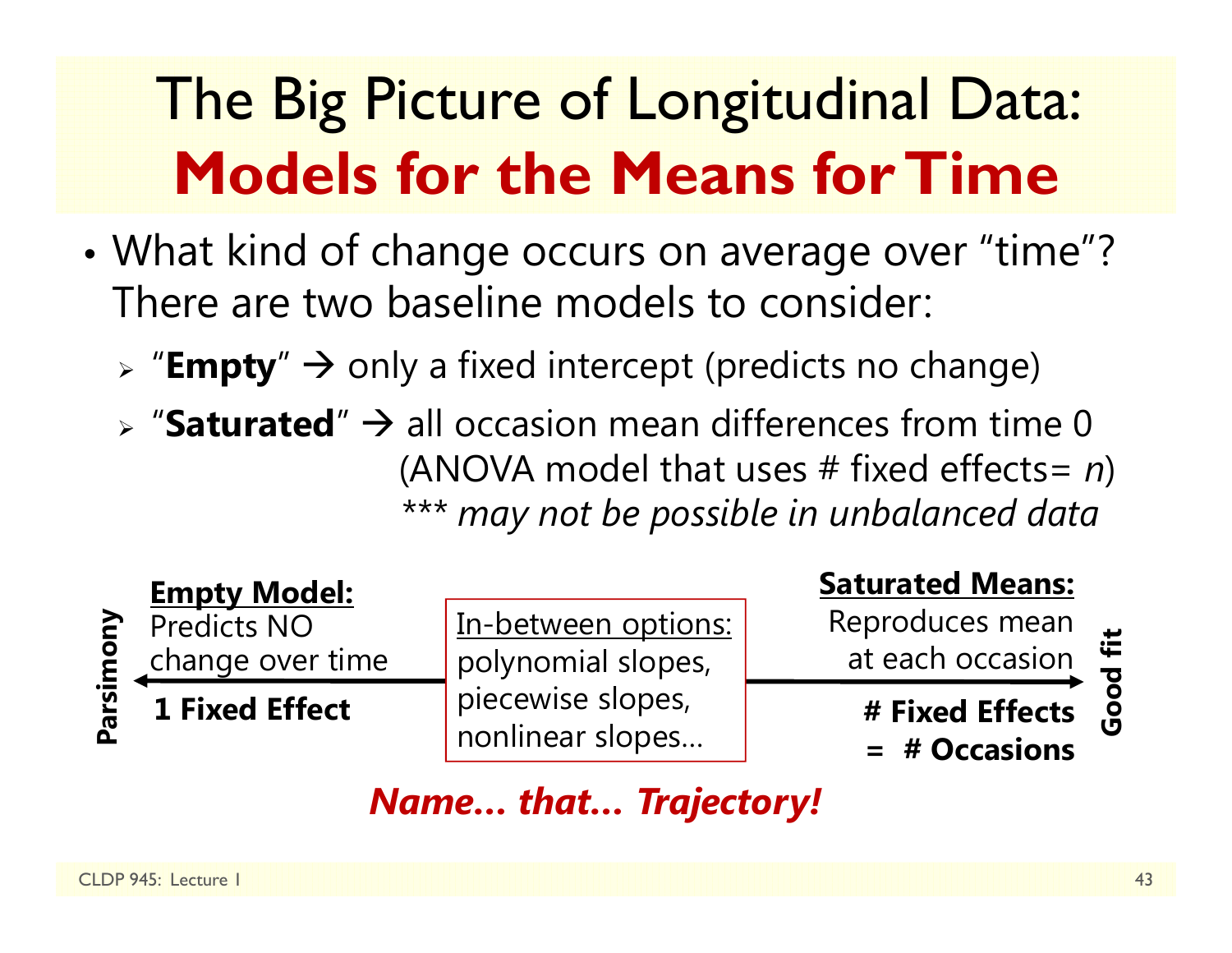### The Big Picture of Longitudinal Data: **Models for the Variance for Time**



#### *What is the pattern of variance and covariance over time?*

CS and UN are just two of the many, many options available within MLM, including *random effects models* (for change) and *alternative covariance structure models* (for fluctuation).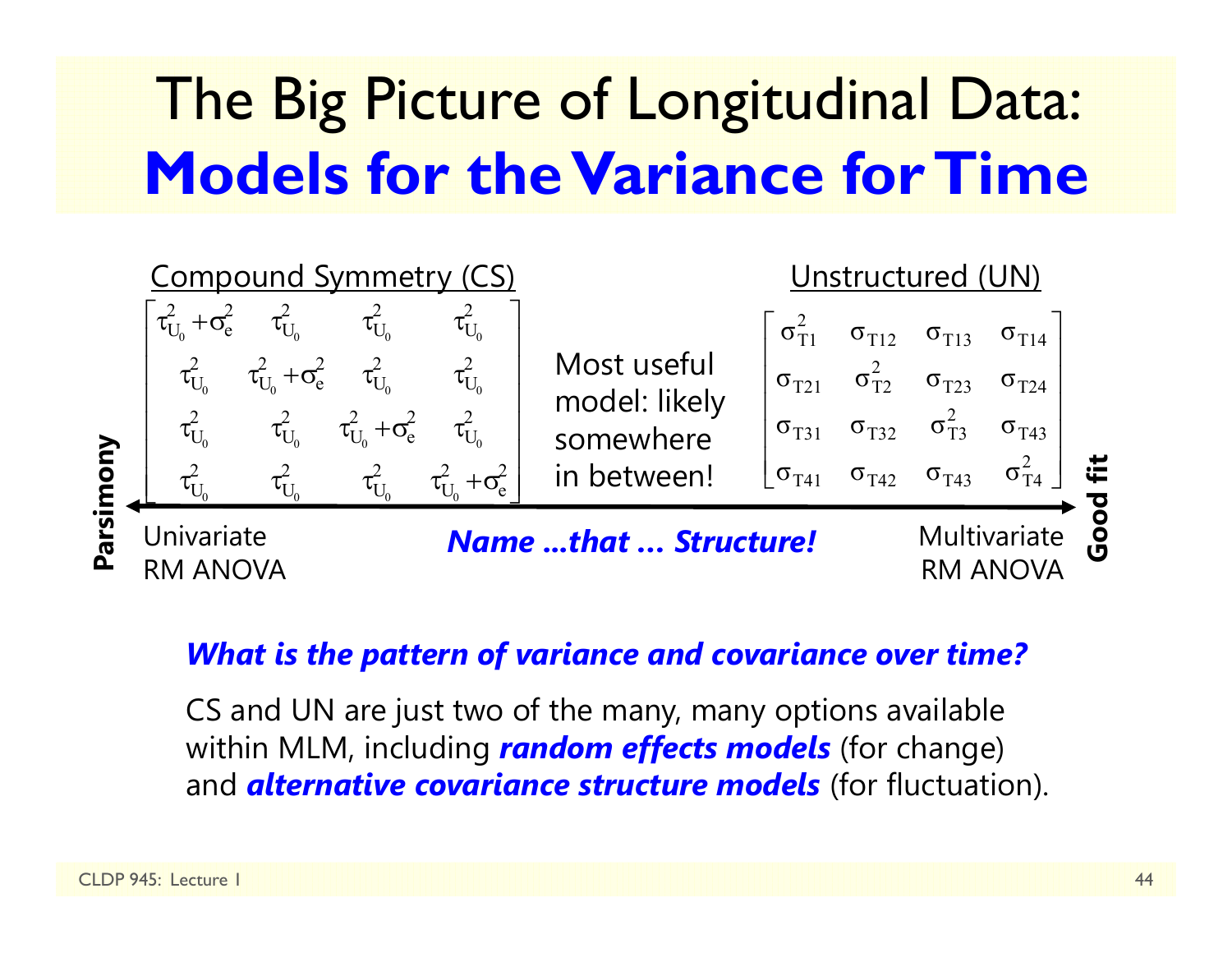### Summary: Unconditional Longitudinal Models

#### **Model for the Means for Time:**

- What kind of **fixed effects of time** are needed to create a function with which to parsimoniously **represent the pattern of saturated means** across time?
	- $\triangleright$   $\,$  Continuous or discontinuous? This choice likely comes from the design!
	- Polynomials? Pieces? Log time? Truly nonlinear? This comes from the means plot!
	- Use obtained *p*-values to test significance of fixed effects (Wald test)
	- $\triangleright$  Use pseudo-R<sup>2</sup> values to describe effect size (just for residual if time is WP only)

#### **Model for the Variance for Time (building V):**

- What kind of **random effects of time** in G are needed :
	- To account for **individual differences in each aspect of change** ?
	- $\triangleright$  To describe any non-constant variance and covariance across occasions?
	- $\blacktriangleright$ Do the residuals in R show any covariance after accounting for random effects?
	- Use REML − 2 ∆LL tests to test significance of new effects (or ML if big upper-level *N*)
	- $\triangleright$  Use random effects CIs and intercept/slope reliability to describe effect size